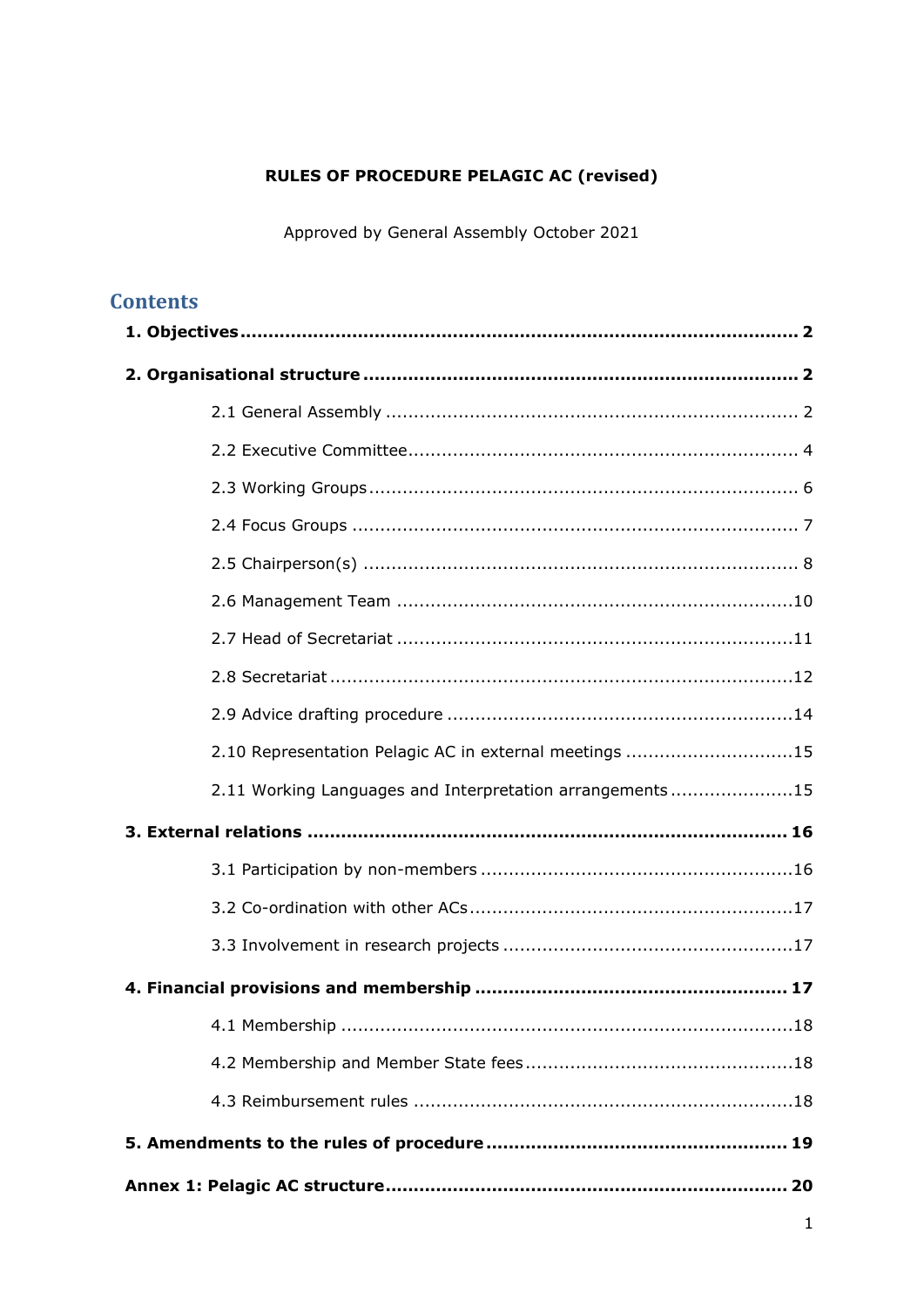# <span id="page-1-0"></span>**1. Objectives**

- 1. The Pelagic Advisory Council (Pelagic AC/PelAC) shall fulfil the role of an Advisory Council (AC) as described in Regulation (EU) No. 1380/2013 of the European Parliament and of the Council of the 11<sup>th</sup> December 2013 on the Common Fisheries Policy, Part XI and Annex III, and in the Commission Delegated Regulation (EC) 2015/242 of 9 October 2014, laying down detailed rules on the functioning of Advisory Councils under the Common Fisheries Policy, as amended (EU) 2017/1575.
- 2. The Pelagic AC will contribute to the achievement of the objectives of the Common Fisheries Policy as described in Art. 2 of 1380/2013 as in effect at any given time by developing recommendations and suggestions that represent stakeholder's opinions on matters of fisheries management in respect of pelagic stocks under its remit in all EU areas excluding the Baltic and Mediterranean seas. The advice shall either be on a species specific or on a horizontal issue regarding the CFP, when this is of specific concern to the stakeholders of the Pelagic AC.
- 3. The Pelagic AC will provide a forum for active involvement of the industry and other interest groups most directly concerned with pelagic fish stocks, which will contribute to recommendations on fisheries management.
- 4. The Pelagic AC will involve the scientific community in the advisory process, which will contribute to the improvement of the quality of the advice, as well as to a better understanding between the scientific community and the stakeholders.
- 5. Recommendations and suggestions shall be provided to the European Commission, the group of relevant Member States and individual Member States of the European Union as decided by the Pelagic AC. Recommendations and suggestions shall also be made available on the Pelagic AC website and forwarded to any other bodies as decided by the Pelagic AC.
- 6. The Pelagic AC shall be an equal opportunities organisation and shall not discriminate against membership on the grounds of race, gender or disability.

## <span id="page-1-1"></span>**2. Organisational structure**

- 1. As prescribed in Art. 45.2 of (EU) 1380/2013 of the Common Fisheries Policy, the Pelagic AC consists of a General Assembly and an Executive Committee, including as appropriate, two Working Groups, a Secretariat and a Management Team, to adopt the measures necessary for its functioning. Annex 1 provides an overview of the current structure of the Pelagic AC.
- 2. The Pelagic AC distinguishes between different levels of membership. An organisation can be a member of:
	- General Assembly or;
	- General Assembly and Working Group(s) or;
	- General Assembly and Executive Committee or;
	- General Assembly, Working Group(s) and Executive Committee.

#### <span id="page-1-2"></span>*2.1 General Assembly*

1. The General Assembly is composed of all the member organisations in the Pelagic AC.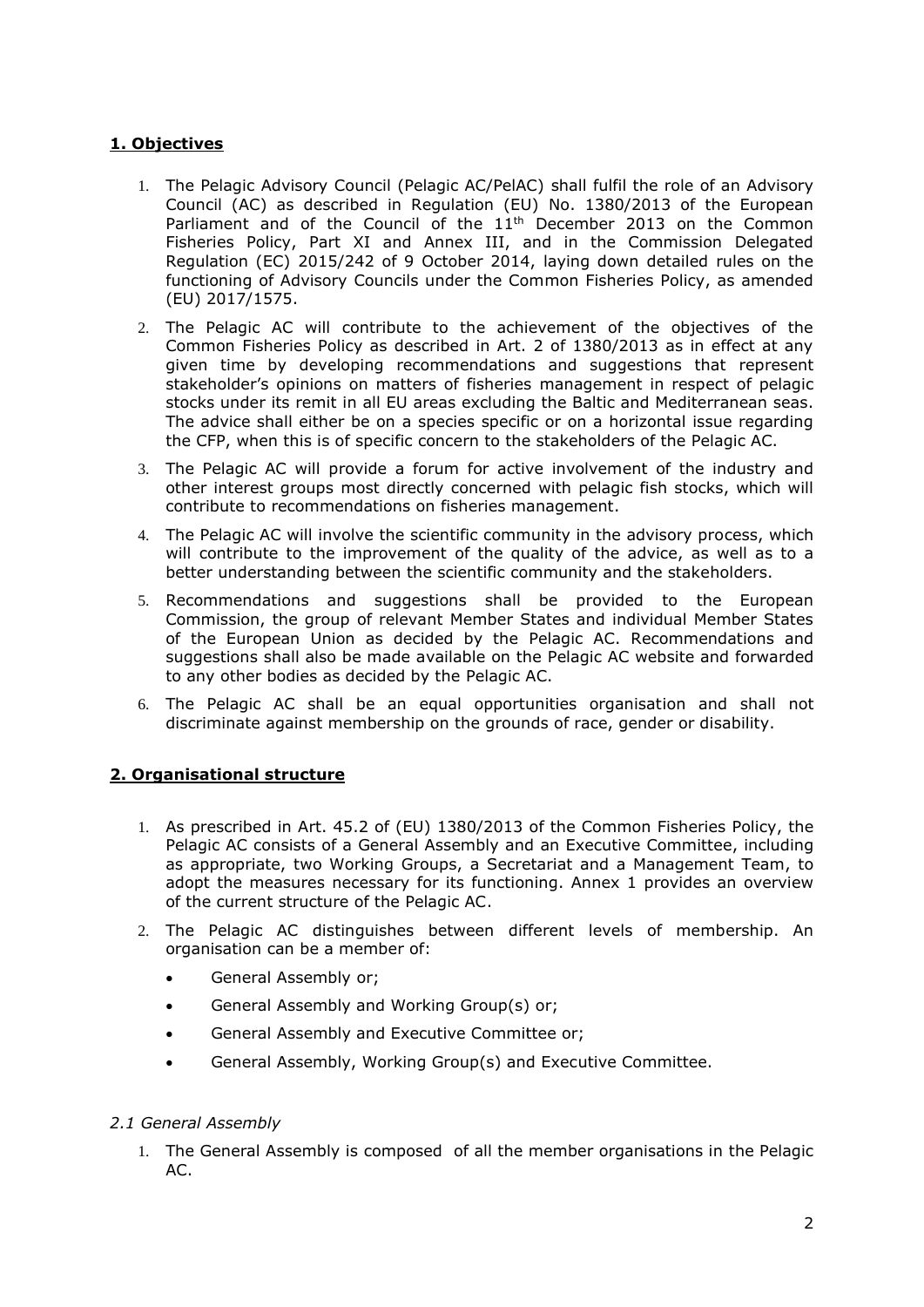- 2. Membership of the General Assembly shall be open to organisations from the pelagic fisheries sector and other interest groups (OIGs) affected by the Common Fisheries Policy as outlined in article 45.1 of Regulation (EU) No 1380/2013.
- 3. Member organisations shall support the objectives as set out in these rules of procedure and are admitted in accordance with the procedure set out below:
- 4. Potential new member organisations for the Pelagic AC shall contact the Secretariat by e-mail with an expression of interest.
- 5. The Secretariat of the Pelagic AC shall refer all applications to the Member State(s) in the territory of which the applicant organisation is established for agreement. Should the decision be favourable, the application will then be submitted to the Executive Committee to endorse that due process has taken place.
- 6. Membership shall start when the Executive Committee has approved and the PelAC Secretariat has received the membership fee.
- 7. Member organisations are hereafter also referred to as "members" of the Pelagic AC.
- 8. Members should be appointed to one of the two categories ("sector organisations" or "other interest groups") in accordance with the Commission Delegated Regulation (EU) 2017/1575, as in effect at any given time. The General Assembly members shall decide on the correct categorisation based on objective and verifiable criteria, such as the provisions of the statutes, the list of the members and the nature of the activities of the organisation concerned. No member can be appointed to **both** the "sector organisations" and the "other interest groups"  $categorical$ .
- 9. Members shall appoint a permanent delegate to represent the organisation at the Pelagic AC General Assembly meetings. This permanent delegate shall represent the member for all purposes and may take part in deliberations and votes, and stand as candidate or be eligible for the various offices.
- 10. Each member may replace its permanent delegate at any time through explicit delegation by written notice to the Secretariat.
- 11. Whereas 60% of the seats in the Executive Committee are allotted to sector organisations and 40% to other interest groups to guarantee a balanced representation of all stakeholders (as described in (EC) 2015/242 article 2.2 and 2.3, amended by (EU) 2017/1575, and as in effect at any given time), the 60/40 balance of sector organisation and other interest groups shall be maintained in the General Assembly *where possible*.
- 12. Decisions by the General Assembly shall be decided by a simple majority vote.
- 13. General Assembly meetings will be open to the public and will take place annually to:
	- Approve the annual report and the annual strategic plan drawn up by the Executive Committee.

In addition, once every three years, the General Assembly shall also:

- Appoint its Chairperson and Vice-Chairperson<sup>[1]</sup>;
- Appoint the Executive Committee<sup>[2]</sup>.

<sup>&</sup>lt;sup>1</sup> Confirmed during ExCom 10 July 2020.

 $[1]$  See paragraph 2.5.1 and 2.5.2 on 'Chairperson(s)'.

<sup>[2]</sup> See paragraph 2.2 on 'Executive Committee'.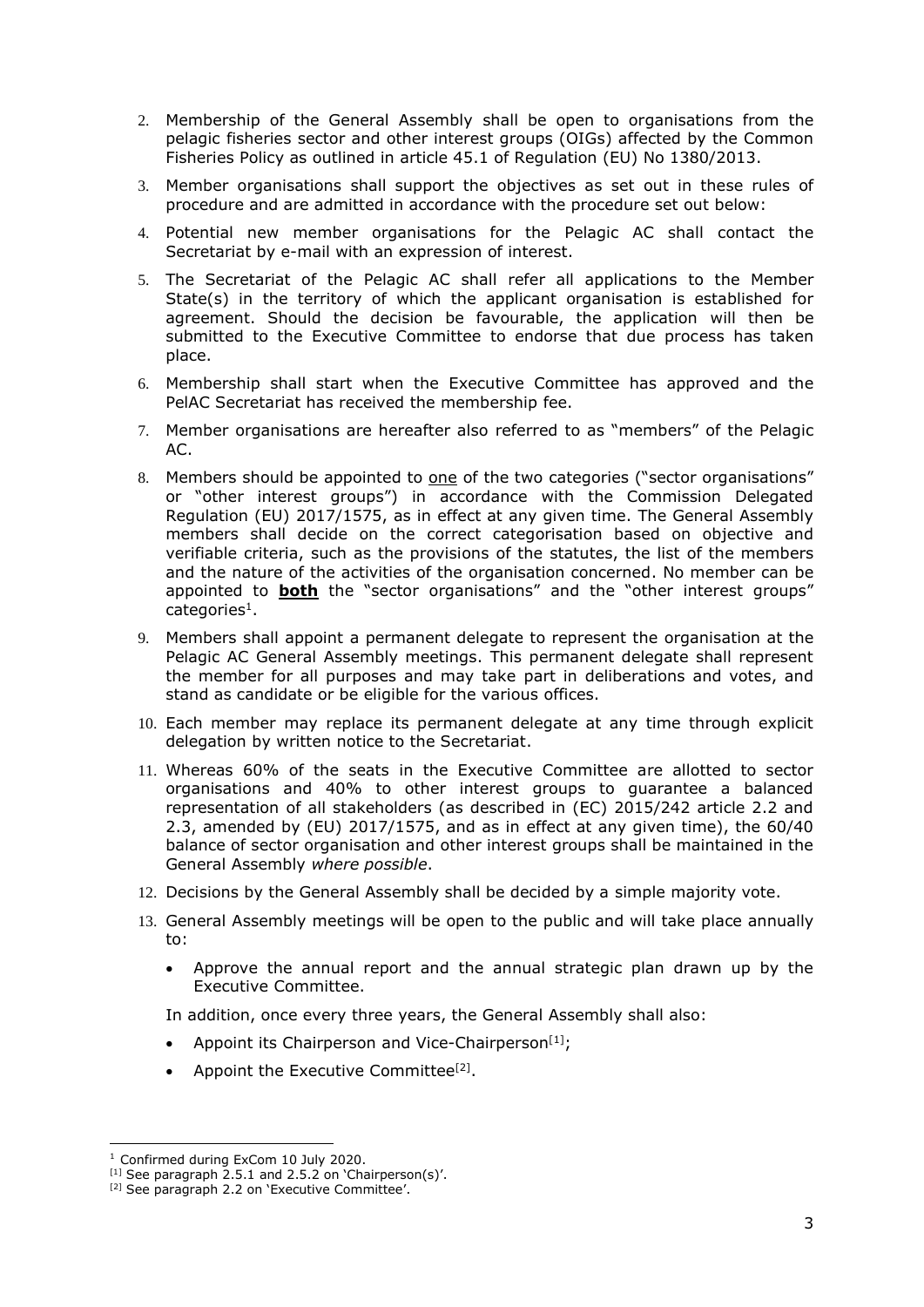## <span id="page-3-0"></span>*2.2 Executive Committee*

- 1. Based on designations from both groups and in accordance with Commission Delegated Regulation (EU) 2017/1575 as in effect at any given time, the General Assembly shall appoint an Executive Committee. 60% of the seats in the Executive Committee are allotted to sector organisations and 40% to other interest groups.
- 2. The 60% category should include at least one representative of the fisheries catching sector per Member State concerned, as well as one or more representatives of EU industry organisations relevant to the Pelagic AC.
- 3. The Executive Committee shall be set up according to the Delegated Regulation as in effect at any given time and consists of up to 25 members.
- 4. The General Assembly shall appoint the organisations which will make up the Executive Committee for a (renewable) period of three years. Each organisation will, in turn, appoint a permanent representative. Any changes to the persons nominated as members by their organisation shall be made 48 hours in advance of any meeting of the Executive Committee, in writing to the Secretariat of the Pelagic AC with copy to the Chairperson of the Executive Committee.

## *2.2.1 Roles and Responsibilities*

- 1. The Executive Committee shall steer and manage the tasks of the Advisory Council in accordance with Article 44(2) and (3) of Regulation (EU) No 1380/2013.
- 2. The Executive Committee shall act as the final arbitrator, as meant in the objectives, and approves, amends or rejects advice before any advice is issued as Pelagic AC advice.
- 3. The Executive Committee shall inform the General Assembly of relevant issues, decisions, and decision-making processes.
- 4. The Executive Committee shall prepare an annual report, an annual work plan and an annual budget to be approved by the members of the Pelagic AC at the General Assembly, and forwarded to the Commission and Member States. At the annual General Assembly, the Chairperson and the Secretariat shall report to the members of the Pelagic AC on the year's activities and present the annual accounts on behalf of the Executive Committee.
- 5. In addition, the Executive Committee shall be responsible for a number of day-today organisational and/or procedural issues e.g.:
	- Appointing Chairmen of the Working Groups;
	- Confirming listed membership of the Working Groups;
	- Deciding if and how a Working Group should handle an incoming request for advice;
	- Ensuring sound financial management of the Pelagic AC.
- 6. Meetings of the Executive Committee shall be open to the public, unless otherwise decided by a majority decision of the Executive Committee at the beginning of the meeting.
- 7. Meetings of the Executive Committee shall take place at least three times each year.
- 8. At least two thirds of the members of the Executive Committee must be present for the Executive Committee to perform its full functions. If a vote is taken at Executive Committee meetings, only members of the Executive Committee (excluding the Chairperson) shall be entitled to vote, and at least two thirds of the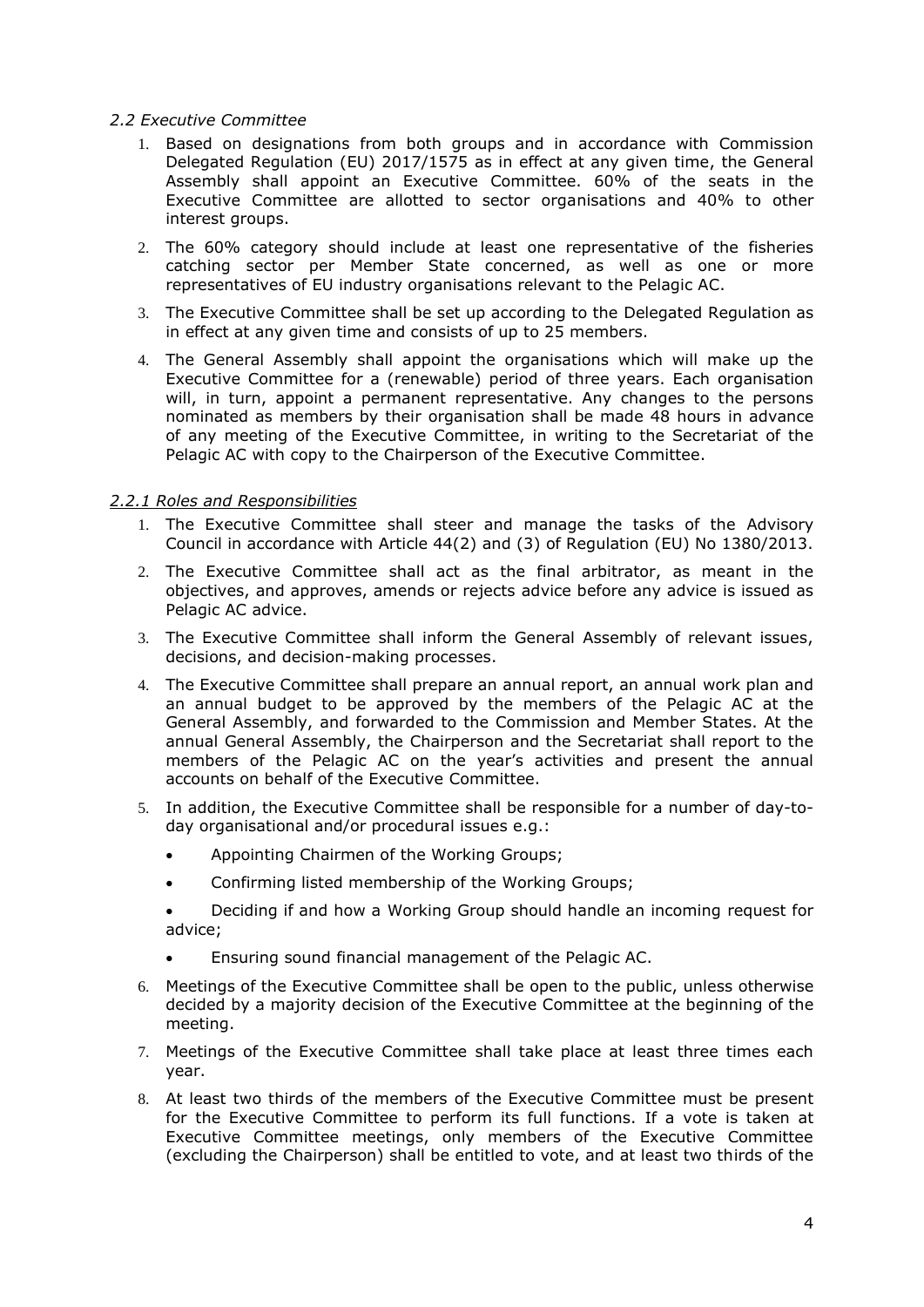current number of members per college of the Executive Committee shall be present.

9. Members of the Executive Committee shall behave in the best interests of the Pelagic AC to further the aims and objectives laid down in this document and shall be accountable to the General Assembly.

### *2.2.4. General elections Procedure for Executive Committee membership*

- 1. Election announcements shall be made by the Secretariat at the annual July meeting. The deadline for nominations shall be the end of the first week of September following the announcement.
- 2. Nominations must be made by e-mail to the Secretariat. The Secretariat shall collate the list of nominated organisations. If more nominations are received than seats available, the Secretariat shall communicate this to the Management Team and ask the Management Team to resolve this issue internally. If the Management Team is unable to resolve it, the relevant stakeholder category shall vote on the final candidate by simple majority.
- 3. In accordance with the procedures identified in (EU) 2015/242 as amended by (EU) 2017/1575, both categories have the right to decide autonomously on their representation in the Executive Committee which shall be appointed by the General Assembly.
- 4. Results of the votes shall be announced at the General Assembly which then appoints the new Executive Committee.
- 5. Each member of the Pelagic AC may only occupy one seat in the Executive Committee, except under the circumstances detailed in paragrpaghs (2) and (4) of section 3.2.5.

#### *2.2.5. Nomination of Executive Committee members*

Nominations of the 60% category:

- 1. Where an Executive Committee seat allotted to the sector organisation is vacant and available, belonging to a member country that is not yet represented, the sector organisation group members of the General Assembly shall designate a candidate organisation, that does not yet hold an Executive Committee seat. The candidate organisation shall be chosen unanimously where possible, but otherwise by a simple majority vote by the 60% stakeholder category.
- 2. If all relevant member countries already have one sector organisation representative from the fisheries catching sector in the Executive Committee, and in the event that an extra seat becomes vacant and available to the sector organisation group, the General Assembly shall designate a candidate organisation, that does not yet hold an Executive Committee seat, following the 'rotating seat' procedure: under these exceptional circumstances the seat can be offered to a second representative of the catching subsector from the same member country engaged in the Pelagic AC, but on a rotating and yearly basis to ensure every Member State represented in the PelAC gets a turn. The member country names will be drawn randomly by the Secretariat to determine the order. The 'seat' will rotate to another member country each following year.

Nominations of the 40% category:

3. Where an Executive Committee seat to the other interest groups is vacant and available, the other interest group members of the General Assembly shall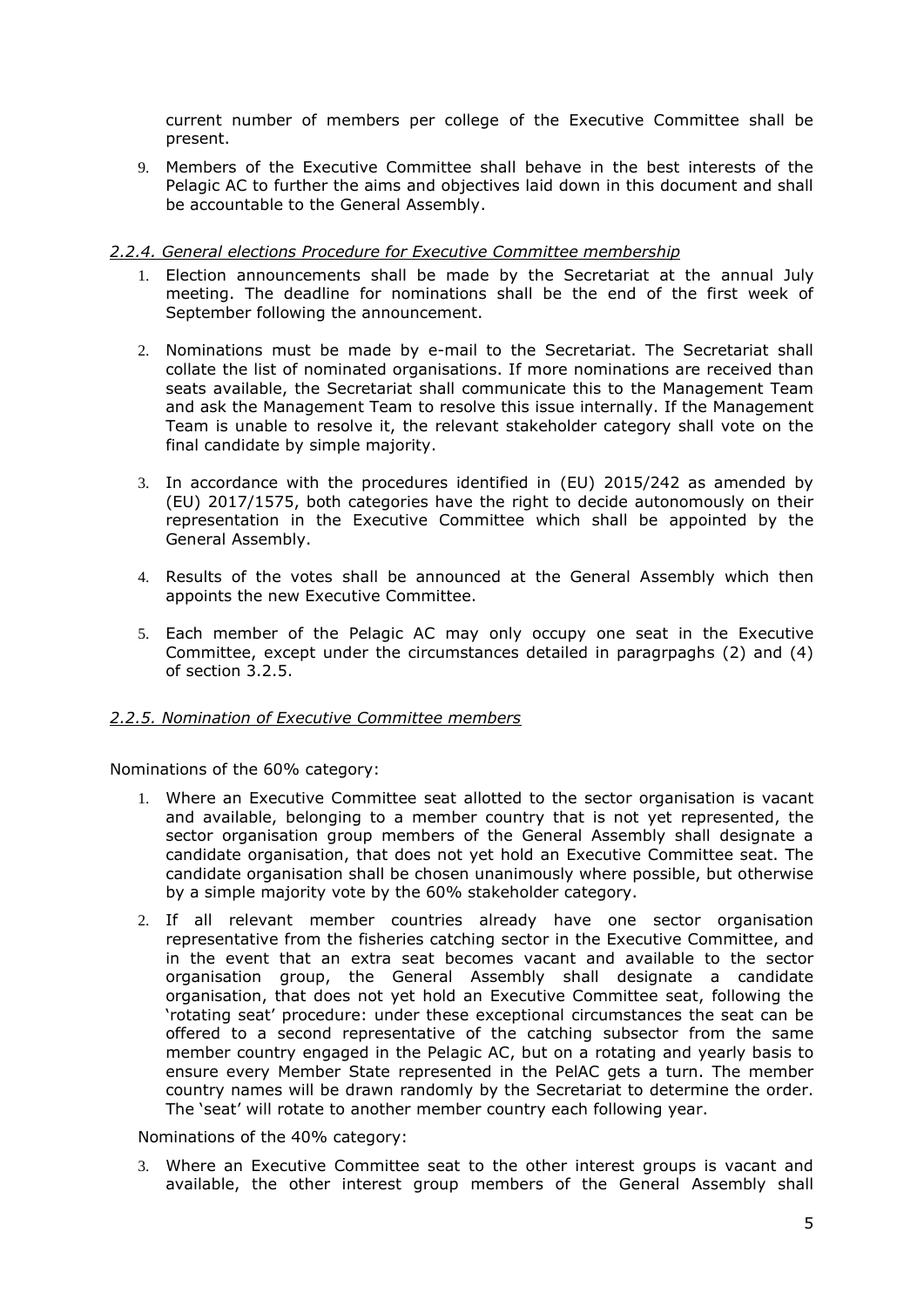designate a candidate organisation, that does not yet hold an Executive Committee seat. The candidate shall be chosen unanimously where possible, but otherwise by a simple majority vote by the 40% category.

- 4. If two representatives of the fisheries catching sectors in one member country become members of the Executive Committee following the procedure outlined in paragraph (2), the same rotating procedure will then apply to the 'other interest group' category, and vice-versa. Two representatives of one organisation can be appointed to the Executive Committee, thereby resulting in one OIG organisation holding two votes in the Pelagic AC Executive Committee.
- 5. Candidates to the Executive Committee, so designated, must be confirmed by the General Assembly, unanimously where possible, but otherwise by a simple majority vote.
- 6. When nominating a member of its group for a vacant seat on the Executive Committee, both sector organisations and other interest groups shall inform the Secretariat of the nomination. The Secretariat shall communicate every nomination to all members of the General Assembly.
- 7. Within a period of one week, the members of the General Assembly shall communicate their approval or disapproval of this nomination to the Secretariat by electronic means. Approval shall be made by a simple majority vote. Should the candidate not receive approval, the Secretariat shall communicate the result to the General Assembly.

## *2.2.6. Termination of membership*

- 1. The Executive Committee of the Pelagic AC, in consultation with the Member States concerned, may seek to terminate the membership of any person or organisation which in their opinion is not affected by pelagic fisheries in the Common Fisheries Policy or does not support the objectives of the Pelagic AC as laid out in these rules of procedure. The final decision on termination of membership shall be decided by common agreement between the concerned Member States.
- 2. Termination comes into effect on the date of notice of termination to the member organisation. Membership fees may be returned to the member organisation on a pro rata basis.
- 3. If an organisation terminates its membership of the General Assembly or Executive Committee then its nominated representative on either the General Assembly or Executive Committee shall also terminate membership.
- 4. Termination comes into effect on the first day of the next financial year following notification of the Secretariat.

## <span id="page-5-0"></span>*2.3 Working Groups*

- 1. The Pelagic AC has established two Working Groups: Working Group I and Working Group II. The Working Groups will report directly to the Executive Committee, i.e. by submitting recommendations for approval.
- 2. Any horizontal issues are taken up by either one of the Working Groups in order to balance the work load as much as possible.
- 3. The work of the Pelagic AC is organised as identified in article 18 of the Pelagic AC statutes. These arrangements shall not preclude future changes to the stocks covered by the working groups.
- 4. Members of the General Assembly can become a member of a Working Group when they are appointed by the Executive Committee. Membership shall start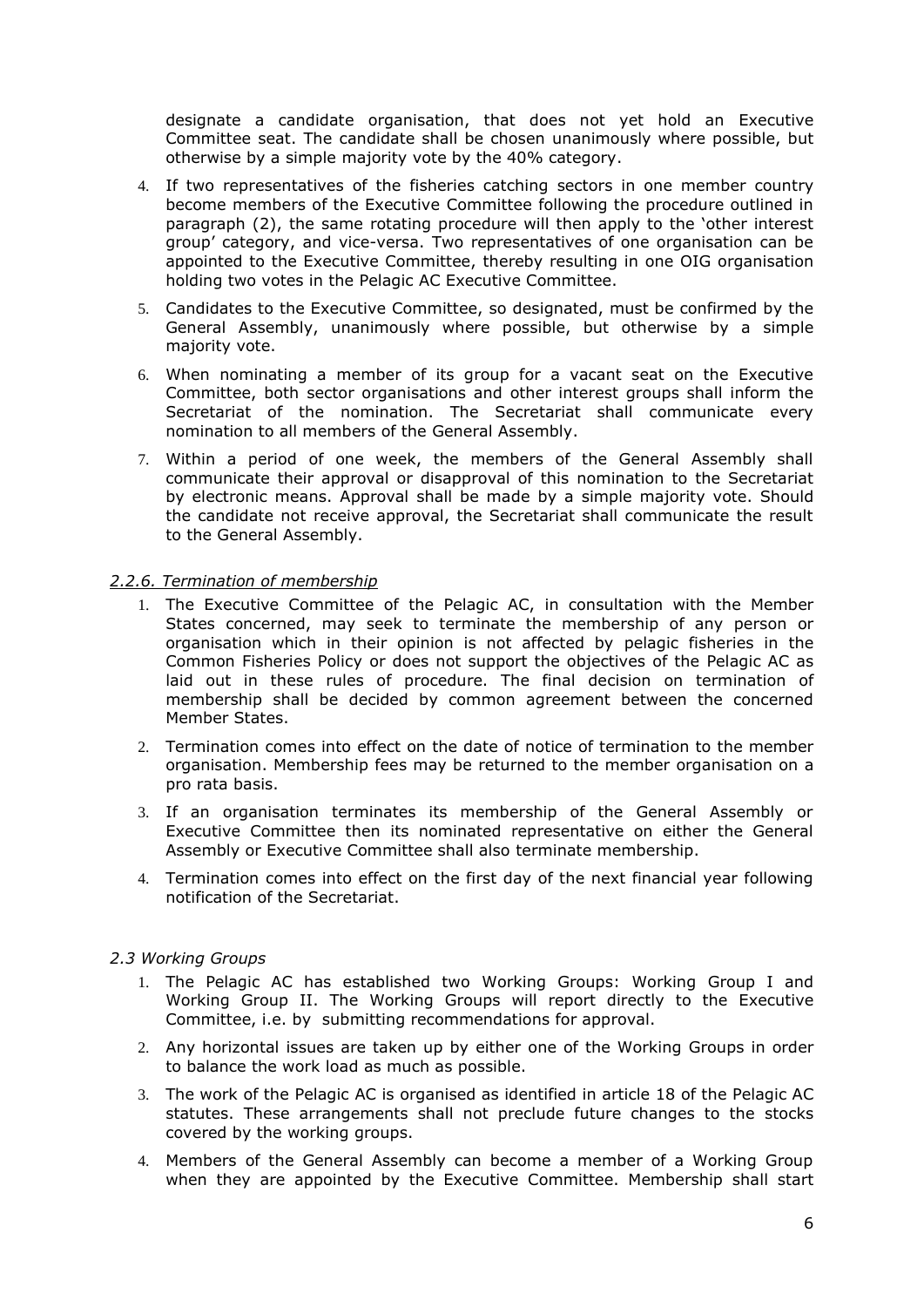when the Executive Committee has approved and the Pelagic AC Secretariat has received the Working Group related membership fee.

- 5. The Secretariat shall publish the composition of the Working Groups on the Pelagic AC website.
- 6. A Working Group may, by consensus, propose setting up a Focus Group or a project to deal with a specific issue to the Executive Committee for endorsement. Any member from the Working Group may volunteer to partake in this Focus Group or project.
- 7. Members of the Working Groups must be members of the Pelagic AC General Assembly and shall ensure, as far as is practicable, that there is appropriate continuity of membership. Focus Group participants must be members of one of the Working Groups or the Executive Committee.
- 8. Working Groups will actively encourage the participation of relevant experts and observers in their work.
- 9. Members will be notified of the upcoming elections in the Working Group meeting prior to the election (the annual July meeting) and asked for verbal expressions of interest.
- 10. These shall be relayed to the Working Group at the following meeting at the start of the election process.
- 11. Each member of the relevant Working Group shall have one vote which shall be exercised by hand signal during the voting procedure.
- 12. Working Groups shall submit recommendations to the Executive Committee for approval. The Chairperson shall speak for the Working Group and shall be responsible for liaison with the Executive Committee on all matters relevant to the Working Group.
- 13. The Secretariat shall organise meetings of the Working Groups at least once a year.
- 14. Working Group meetings shall not take place at the same time as the Executive Committee but shall meet consecutively in advance of Executive Committee meetings, where possible.
- 15. Dissolution of any Working Group shall require a two-thirds majority of the members of the Executive Committee.

#### <span id="page-6-0"></span>*2.4 Focus Groups*

- 1. A Working Group can put forward a proposal to the Executice Committee to establish a Focus Group to assist the Working Group(s) in preparing/drafting recommendations and suggestions. A Focus Group may be appointed for a specific purpose for a limited duration or may have a permanent character. The Executive Committee shall approve the establishment of a Focus Group.
- 2. Focus Groups shall prepare draft advice on the specific topic for which they have been created and accordingly prepare the work for approval of the relevant Working Group.
- 3. Participation in the Focus Group is open to all Working Group members upon expression of interest. The Working Group nominates the Focus Group members, taking into account that focus and/or drafting requires a restricted number of participants in the Group.
- 4. Focus Groups must have at least 5 members but no more than 12 to ensure efficient and effective advice drafting.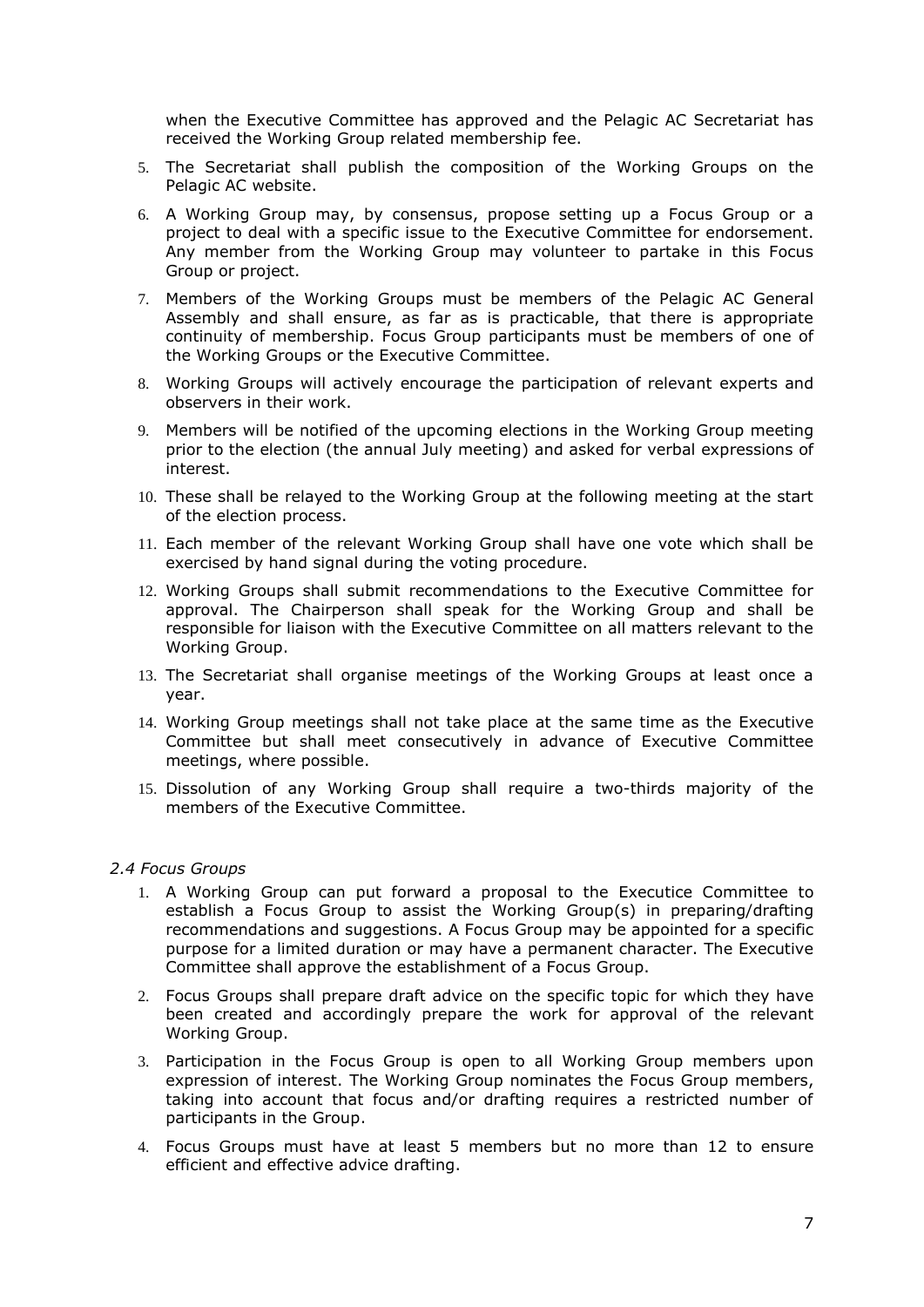- 5. Where possible, members of the Pelagic AC that nominate members to a Focus Group, should ensure that there is appropriate continuity of membership for the duration of the Focus Group.
- 6. Members of the Focus Groups shall nominate and appoint a Chairperson, vice-Chairperson and a rapporteur for the group from the group attendees.
- 7. The relevant Working Group Chairperson shall, in principle, act as the Chairperson for the Focus Group. If the Chairperson is unavailable, a Chairperson shall be appointed by consensus or by a vote as appropriate, from amongst the members of the Focus Group for the duration of same as approved by the Executive Committee.
- 8. Terms of Reference for Focus Groups shall be drafted by the Secretariat upon input by the relevant Working Group.
- 9. Should any Pelagic AC member wish to join an already established Focus Group for the duration of the work of the respective group, they must contact the Secretariat, which will notify the Chairperson of the relevant group for decision making.
- 10. The Secretariat shall organise meetings of Focus Groups as requested by said groups' members.
- 11. Meetings of the Focus Groups are open to active members of the respective group only. Pelagic AC members who wish to be informed about the work of an Focus Group may contact any member of the respective group.
- 12. Focus Group meetings will not take place at the same time as the Executive Committee or Working Groups meetings but will meet when necessary and agreed by the group's members.
- 13. Focus Groups shall automatically dissolve once their task as described in the Terms of Reference is completed.
- 14. This shall not preclude the Focus Group to request from the relevant Working Group an application to the Executive Committee for the extension of the duration of the relevant Focus Group based on the relevant work programme and/or an approved amendment of the Terms of References.

## <span id="page-7-0"></span>*2.5 Chairperson(s)*

Each meeting of the Pelagic AC (whether General Assembly, Executive Committee or Working Group) will be presided over by a Chairperson.

#### *2.5.1.General Assembly/ Executive Committee Chairperson*

- 1. The General Assembly / Executive Committee Chairperson and Vice-Chairperson will be appointed by majority of the General Assembly for a (renewable) period of three years. If the Chairperson is appointed from the industry college, the Vice-Chairperson shall be appointed from the OIG college and vice versa, in accordance with the Delegated Regulation as in effect at any given time.
- 2. The Chairperson of the Pelagic AC will, besides Chairing the General Assembly and Executive Committee meetings, represent the Pelagic AC at official events of external parties<sup>2</sup>, unless if unable to attend, replaced by the Vice-Chairperson. The Chairperson shall play an impartial role, independent of the different interests represented on the Executive Committee. The Chairperson of the Pelagic AC shall not have a vote within the Executive Committee.

<sup>&</sup>lt;sup>2</sup> E.g. specific seminars organised by Member States or other parties, coordination meetings with the European Commission or meetings of the European Fisheries Control Agency (EFCA).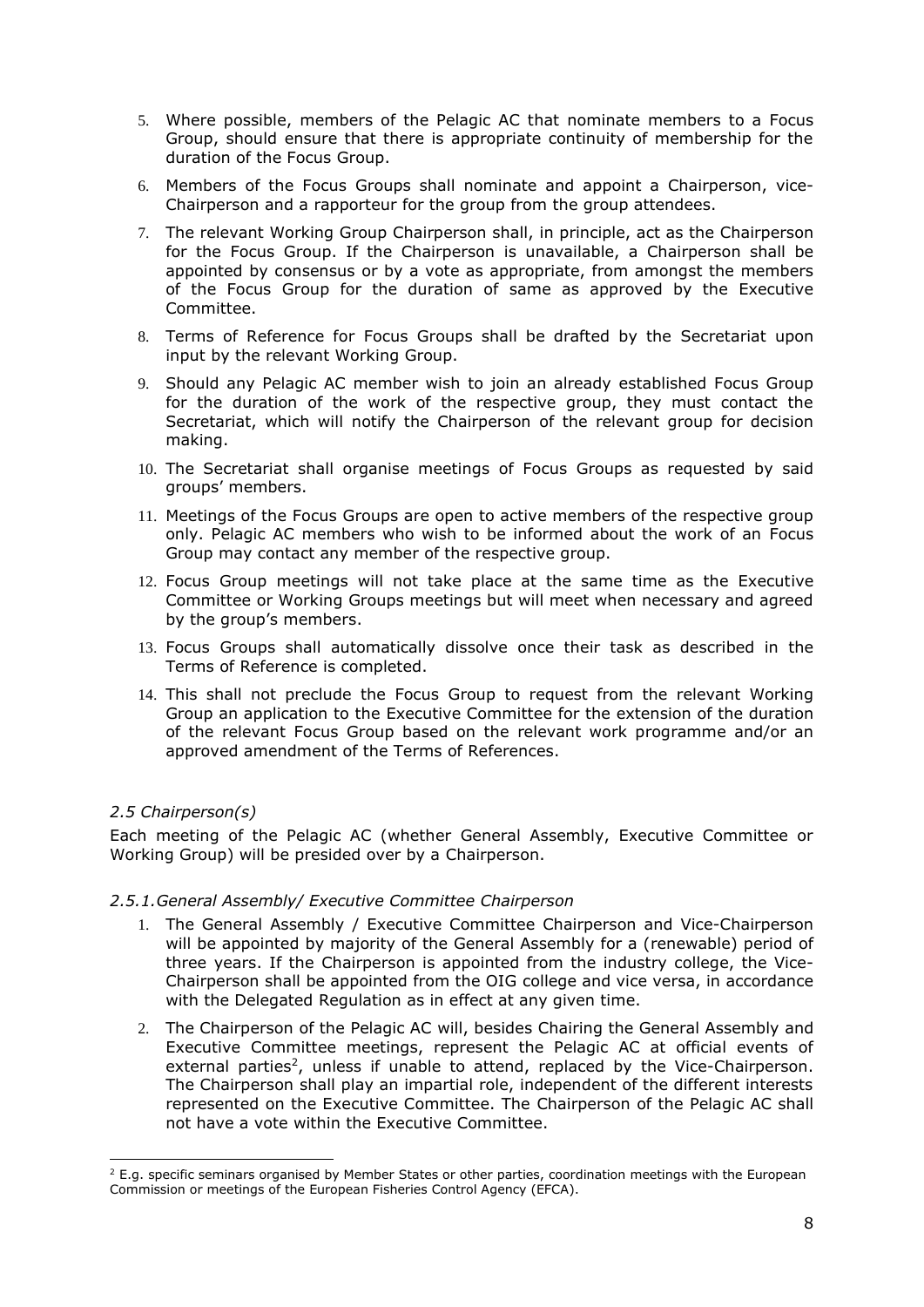3. In the event that the Chairperson is drawn from the members of the Executive Committee, a substitute member shall be nominated in writing by the organisation which the Chairperson formerly represented.

#### *2.5.1.1. Election procedure for the Chairperson of the Pelagic AC (Executive Committee and General Assembly)*

- 1. Call for applications
	- A call for applications will be announced at the Pelagic AC July meetings of the election year and will be open until the end of the first week of September of the election year.
	- Applications shall be open to all the members of the General Assembly.
	- External candidates can be brought forward for election by another member of the General Assembly.
- 2. If only one candidate applies, the General Assembly will approve by 2/3 majority vote. If disapproved, the Secretariat, guided by the Management Team, will start a new election procedure with urgency.
- 3. When two or more candidates apply, members of the General Assembly will vote by 2/3 majority during the General Assembly meeting by ballot. The General Assembly will decide beforehand whether the ballot is open or secret. If 2/3 majority isn't reached by one of the candidates, the Secretariat, guided by the Management Team, will start a new election procedure with urgency.
- 4. The elected Chairperson to the General Assembly shall be announced at the annual October meeting.

# *2.5.2. General Assembly/Executive Committee Vice-Chairperson*

- 1. Nominations must be made by a General Assembly member and seconded by another General Assembly member.
- 2. The same procedure as outlined in 2.5.1.1 paragraphs (2-4) will apply for the election of Vice-Chairman to the General Assembly/Executive Committee.

## 2.5.3. Working Group Chairmen

- 1. Working Group Chairmen will be appointed by the Executive Committee.
- 2. Members will be notified of the upcoming elections in the Pelagic AC July meeting and invited for expressions of interest. The election procedure outlined in paragraph 2.5.1.1 will also apply to Working Group Chairs.
- 3. Expression of interest shall be relayed to the Executive Committee at the following meeting.
- 4. A Chairperson and where possible, a Vice-Chairperson, shall be appointed for a (renewable) period of three years via open ballot under point one of the agenda during the next meeting following the election announcement. If the Chairperson is appointed from the industry college, the Vice-Chairperson shall be appointed from the OIG college and vice versa.
- 5. Working Group Chairmen who are also elected members of the Executive Committee shall retain the right to vote on all matters at all meetings of the Executive Committee.
- 6. Working Group Chairmen who are not elected members of the Executive Committee shall attend Executive Committee meetings as an active (non-voting) observer and will speak on behalf of the Working Groups.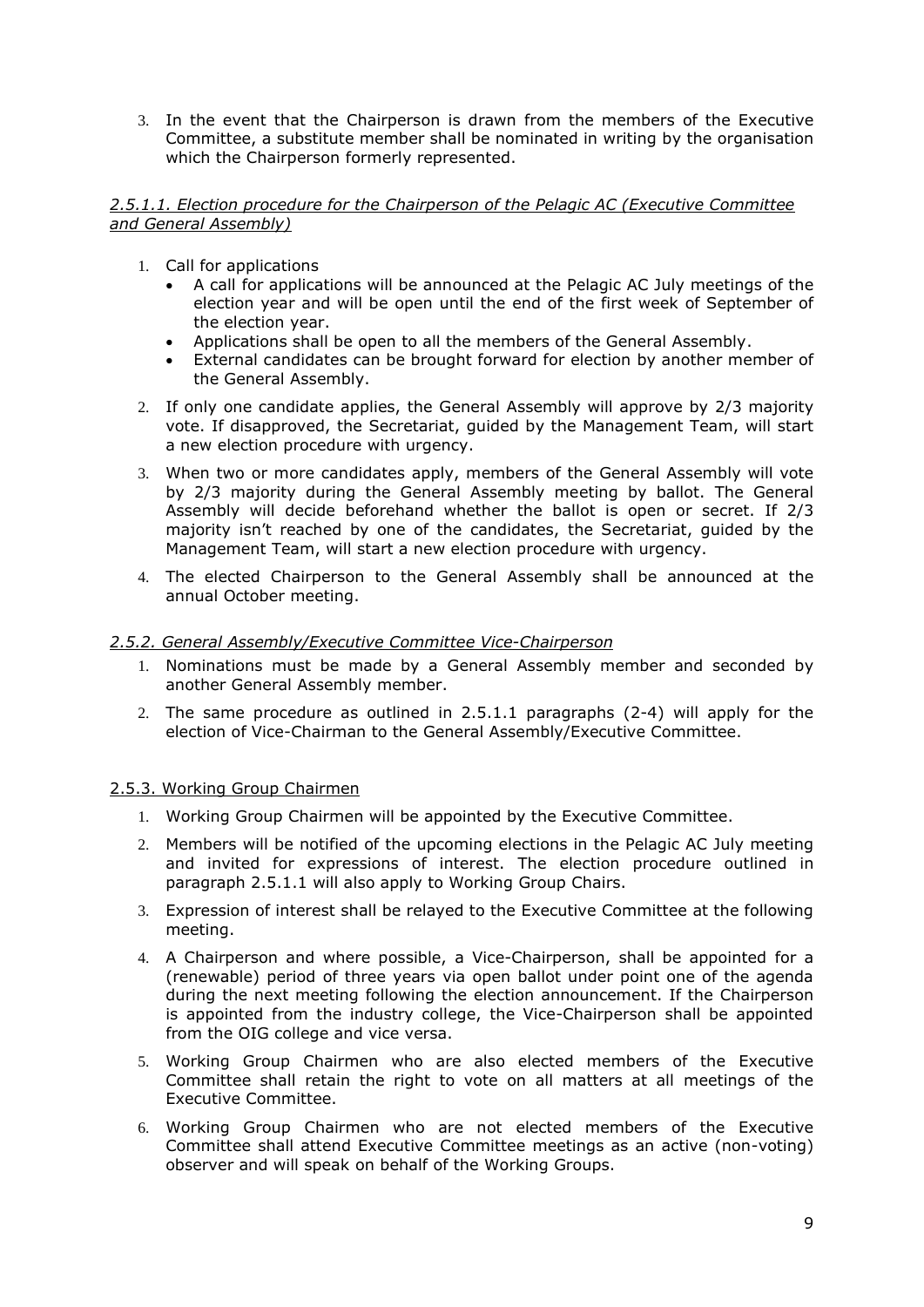- 7. Working Group Chairmen will be responsible for liaison with the Executive Committee on all matters relevant to the Working Groups. In preparation to meetings and in order to be well-informed, they will attend meetings with ICES and other scientific bodies, as well as coordination meetings with the Commission if appropriate.
- 8. All Chairmen will act impartially and have no right to vote in their own meeting. They will enhance transparency and the participation of all parties by facilitating discussions and the decision-making process. They will summarize the key-points and deliver input in minutes of the meetings.
- 9. In the event that no new nominations are received for the position of Chairperson of the Pelagic AC (both Working Groups and General Assembly/Executive Committee), the incumbent Chairperson can be re-elected for a renewed 3 year period and, the incumbent Chairperson's term can be rolled over for an additional 3 year term with his/her agreement and the approval of the General Assembly.
- 10. In the event that there are no new nominations for the position of Chairperson of the Pelagic AC and the incumbent Chairperson cannot continue for a continued 3 year term, the incumbent Chairperson shall continue his/her function for a maximum of one additional year.
- 11. The mandate of an appointed (General Assembly/Executive Committee) Chairperson may be extended by one additional year if circumstances *of force majeure* apply. The Pelagic AC Management Team will decide on the circumstances warranting an extension, and will make a proposal for approval by the General Assembly<sup>3</sup>.
- 12. In the event that the incumbent Chairperson is not in position to take over for an additional year, the Vice-Chairperson will carry over the function for a maximum of one additional year. In this case, the new call for nominations shall be initiated immediately.
- 13. In the event that the incumbent Chairperson at any moment cannot continue holding the office for any justified reason, the Vice-Chairperson shall take over the office and a call for nominations shall be initiated immediately.
- 14. No Chairperson shall occupy the role of Chairperson of the Pelagic AC for more than 10 consecutive years.

## <span id="page-9-0"></span>*2.6 Management Team*

- 1. The Pelagic AC Management Team consists of:
	- The Pelagic AC Chairperson and Vice-Chairperson
	- The Chairs of the Working Groups
	- The Head of Secretariat
	- The Executive Secretary
- 2. The Pelagic AC Management Team supports the Secretariat with administrative, management and operational matters, including but not limited to:
	- Discussing the ongoing work regarding agreed action points from Pelagic AC meetings
	- Preparing drafts for work programmes and budgets

<sup>3</sup> Mandate confirmed during ExCom 10 July 2020.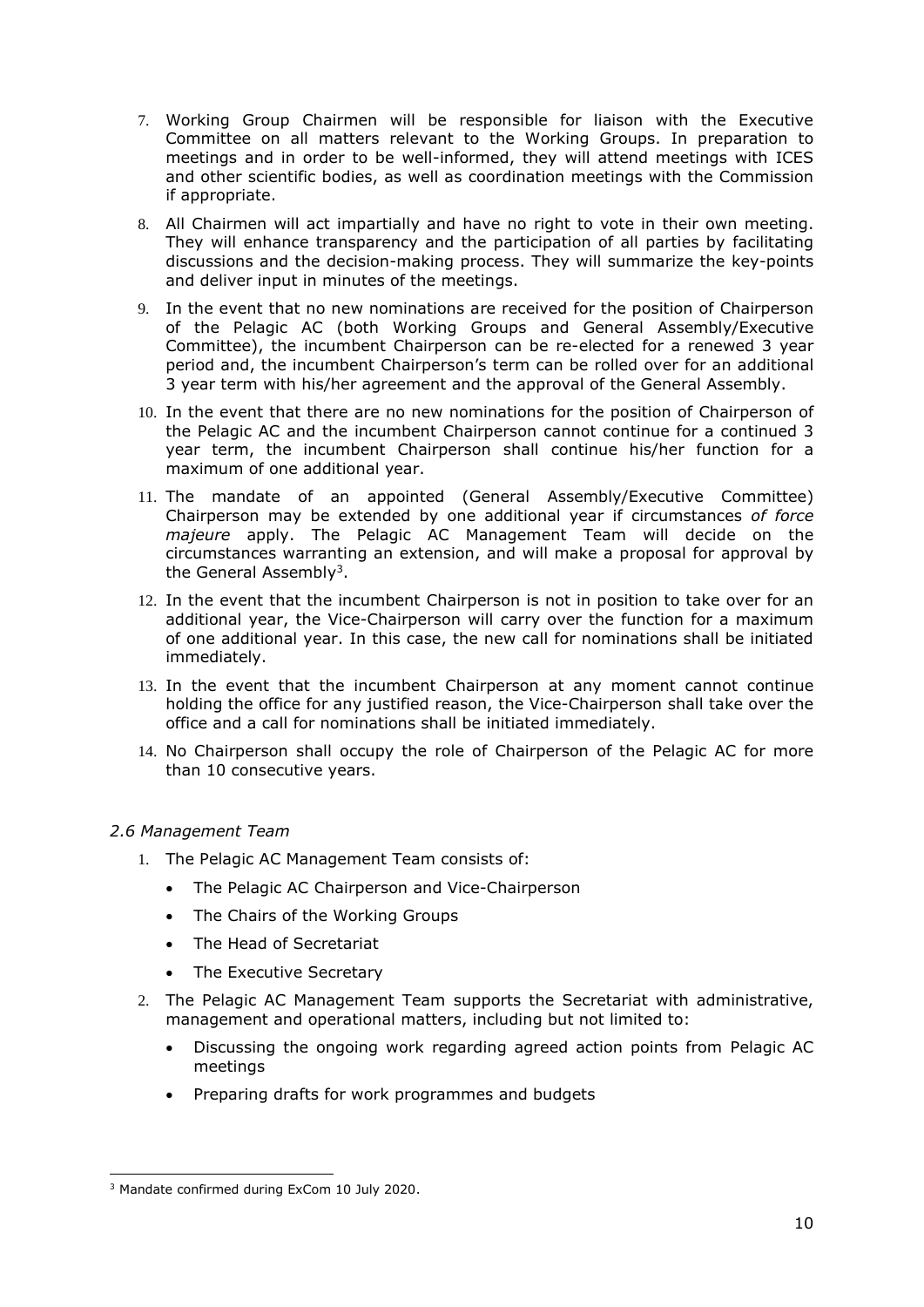- Reviewing and editing Pelagic AC official documents expressing agreed positions adopted by the Executive Committee (e.g. recommendations, letters…), ensuring fully reflect agreed Pelagic AC positions.
- Discussing venues and agenda points for upcoming Pelagic AC meetings
- Addressing invitations to external meetings, projects and consultations etc.
- 3. When the Pelagic AC is invited to an external event, the Secretariat will circulate the invitation to the members and, when appropriate, ask for volunteers to attend those meetings as Pelagic AC representatives. If more people wish to attend than seats are available, the Management Team shall have the final decision on attendance.
- 4. When the Pelagic AC is invited to (high level) external meetings such as Technical or High Level meetings of regional Member State Groups, these meetings will principally be attended by a member of the Management Team. If no member of the Management Team is available to attend, the Secretariat may extend the invitation to a member of the Executive Committee.
- 5. The Management Team has the mandate from the Executive Committee to decide on following up on Pelagic AC initiatives, once a position has formally been taken on a certain subject (i.e. responding to a request for further explanation etc).
- 6. The Management Team has the mandate to put forward a solution to the General Assembly if for any reason an appointed Chairperson is unable to complete his election term if no candidate comes forward upon conclusion of term.
- 7. The Management Team shall be responsible for appointing the Head of Secretariat.

#### <span id="page-10-0"></span>*2.7 Head of Secretariat*

- 1. The Head of Secretariat contributes to the objectives of the Pelagic AC by managing the members of staff of the Secretariat and playing an active role in the Pelagic AC Management Team.
- 2. The Secretariat shall be hosted in the same office quarters as the Head of Secretariat. The responsibilities of the Head of Secretariat include, but are not limited to:
	- Acting as formal signatory of the annual Grant Agreement between the Pelagic AC and the European Commission.
	- Taking a leading role in recruiting, selecting and orienting prospective staff members of the Secretariat, in collaboration with the Management Team.
	- Drafting and acting as formal signatory of Secretariat staff employment contracts, including conducting negotiations for salary and additional employment benefits.
	- Maintaning staff by taking an active supervising role within the limits of the Management Team of the Pelagic AC and that is impartial to interests of its member organisation(s).
	- Conducting performance evaluations and report on employee contribution, performance and development.
	- Ensuring safe, secure and legal employment conditions set in accordance with local laws applicable in the country where legal entity of the Secretariat is based.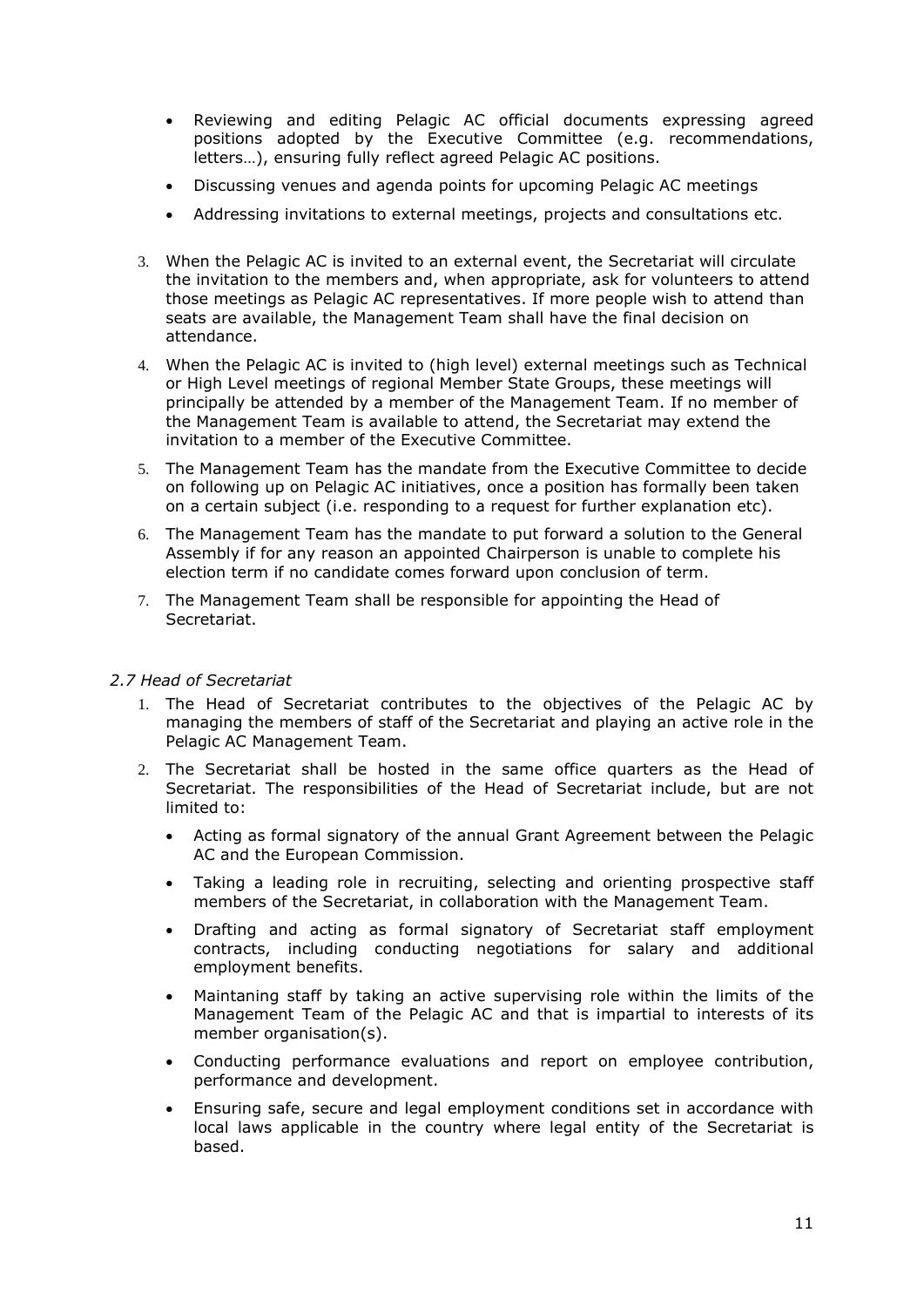- Where appropriate, involve the Secretariat in ongoing developments that are of relevance to the Pelagic AC and its objectives.
- Liaising with the Secretariat staff and the Management Team in all employment matters that are of interest to the work for the Pelagic AC.

#### <span id="page-11-0"></span>*2.8 Secretariat*

- 1. The Secretariat of the Pelagic AC is based in the Netherlands and consequently, the Pelagic AC has the legal entity of a foundation under Dutch Law. Its board of directors consists of the members of the Executive Committee.
- 2. The legal entity and office of the Pelagic AC Secretariat may be moved to another Member State if deemed appropriate by a majority vote of the Executive Committee.
- 3. The Secretariat shall act independently and without bias in furthering the objectives of the Pelagic AC. The Secretariat shall be a properly constituted body as identified in Pelagic AC Statutes.
- 4. The Secretariat to the Pelagic AC shall be Secretariat to the General Assembly, Working Groups and Executive Committee and shall perform all duties as required for the proper functioning of the Pelagic AC.
- 5. The Secretariat consists of an Executive Secretary and an Assistant Secretary.The Assistant Secretary shall report to the Executive Secretary, the Executive Secretary shall report to:
	- The Head of Secretariat on employment related matters;
	- The Management Team on all operational matters pertaining to the Pelagic AC.
- 6. At least one person of the Secretariat will attend all Pelagic AC meetings.
- 7. Guided by the Management Team, the Secretariat shall consolidate the principles for the operation of the Pelagic AC. In order to support the functioning and activities of the Pelagic AC, the Secretariat shall:
	- Keep the accounts of the Pelagic AC and prepare the reporting to the General Assembly.
	- Arrange for the auditing of the accounts and for satisfying any reporting conditions laid down by fund providers.
	- Liaise with potential and actual fund providers to achieve funding of the Pelagic AC.
	- Arrange meetings of the General Assembly, Executive Committee, Working Groups, Focus Groups, (meeting room, accommodation and where appropriate, interpretation) and organise reimbursements as foreseen under the AC principle.
	- Prepare (with relevant Chairperson) and distribute an agenda for each meeting (first draft at least two weeks in advance).
	- Prepare (with relevant Chairperson) and distribute any background material such as position papers to attendants of the meetings (at least one week in advance, if possible).
	- Produce (with relevant Chairperson) and distribute minutes of Pelagic AC meetings and ensure these drafts are agreed upon. Agreed reports are placed on the Pelagic AC's website within two months of the meeting taking place. In case no agreement on a draft report can be reached by correspondence, formal adoption of the report shall take place at the forthcoming meeting.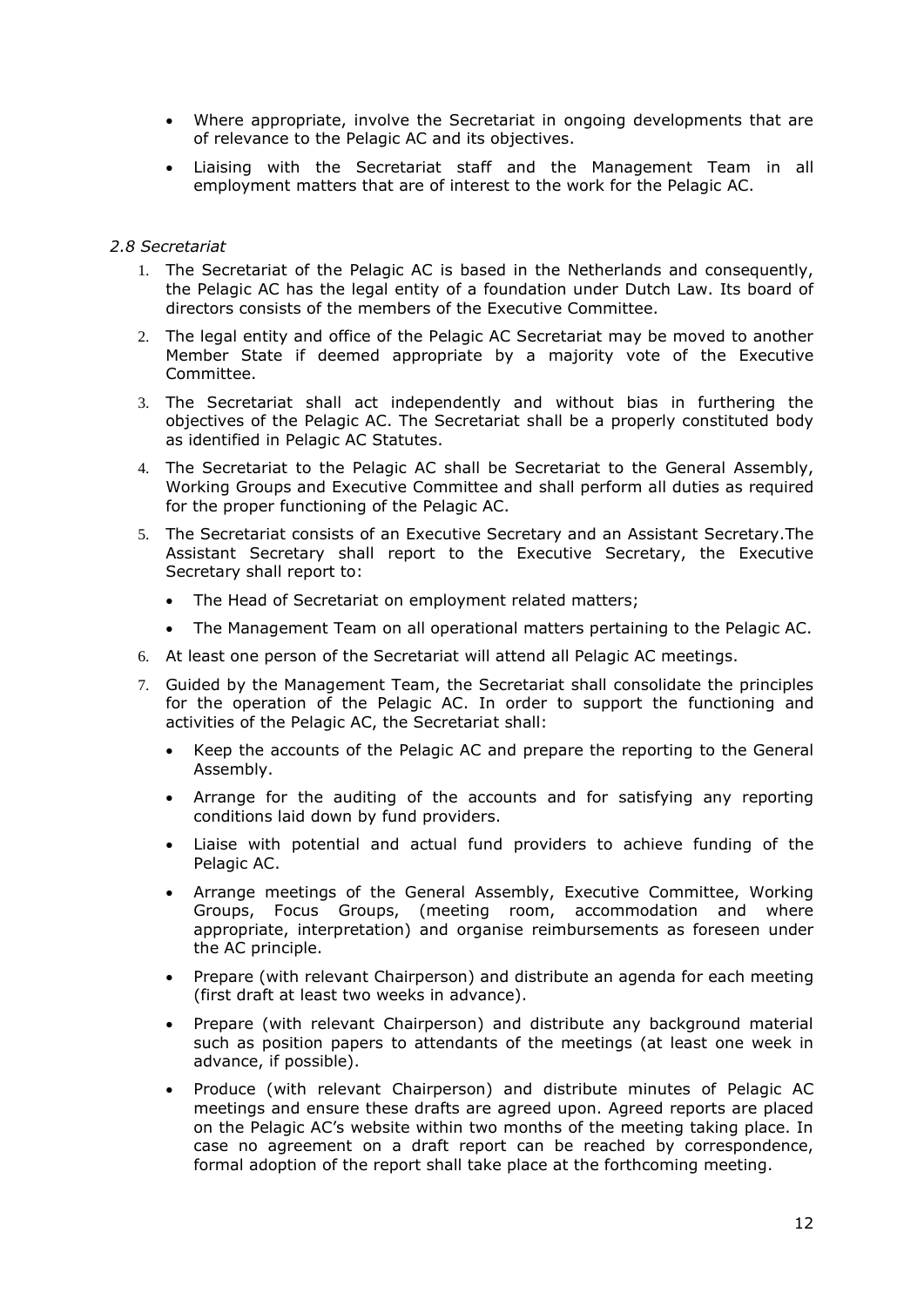- Send advice to the Commission or Member States and keep track of responses.
- Maintain working relationships with the Commission, Member States and members.
- Notify members of relevant external meetings.
- The Secretariat shall adopt the necessary measures to ensure transparency in all stages of the Pelagic AC's decision-making process.
- The Secretariat shall immediately make any advice or planned action adopted by the Executive Committee available to the General Assembly, the Commission, Member States concerned and, upon request, to any member of the public by posting them on the website.
- 8. The Secretariat shall make responses available to all above mentioned parties as well.
- 9. Members of the public can make their request to be included in the mailing list of the Pelagic AC known to the Secretariat by e-mail, so that they are automatically informed of all proceedings. These contact details shall not be shared with any third parties without prior approval of the person in question.
- 10. The Secretariat shall establish and maintain a website as part of an active communications programme. The Secretariat shall produce draft press releases if required, and provide full and timely reports on the Pelagic AC activities.
- 11. Press releases based on information from the meetings shall be coordinated with the Secretariat.
- 12. To further the objectives of the Pelagic AC, the Secretariat shall maintain a register of member organisations, and may, with the approval of the Executive Committee and taking in to account the annual budget:
	- a) Employ and pay any person/s to supervise, organize and carry out the work of the Pelagic AC;
	- b) Engage and pay fees to professional and technical advisors or consultants to assist in the work of the Pelagic AC;
	- c)Bring together in conference and work in liaison with representatives of other organisations, government departments, the European Commission, and other statutory authorities and individuals;
	- d) Ensure that properly qualified experts attend the meetings of such organisations as are considered to be in the interests of and compatible with the objectives of the Pelagic AC;
	- e) Promote and support the carrying out of research, surveys and investigations and where appropriate publish or disseminate the results;
	- f) Arrange and provide for, or join in arranging and providing for, the holding of exhibitions, seminars and meetings;
	- g) Cause to be prepared and printed or otherwise reproduced and circulated, free of charge or for payment, such papers, books, periodicals, pamphlets or other documents, films, recorded tapes or other electronic media as shall further the objectives of the Pelagic AC;
	- h) Purchase, take on lease, hire, or otherwise acquire any equipment or apparatus considered appropriate for the work of the Pelagic AC;
	- i) Seek funds to pursue the objectives of the Pelagic AC;
	- j) Do all other such lawful things as are incidental or conducive to the attainment of the objectives of the Pelagic AC.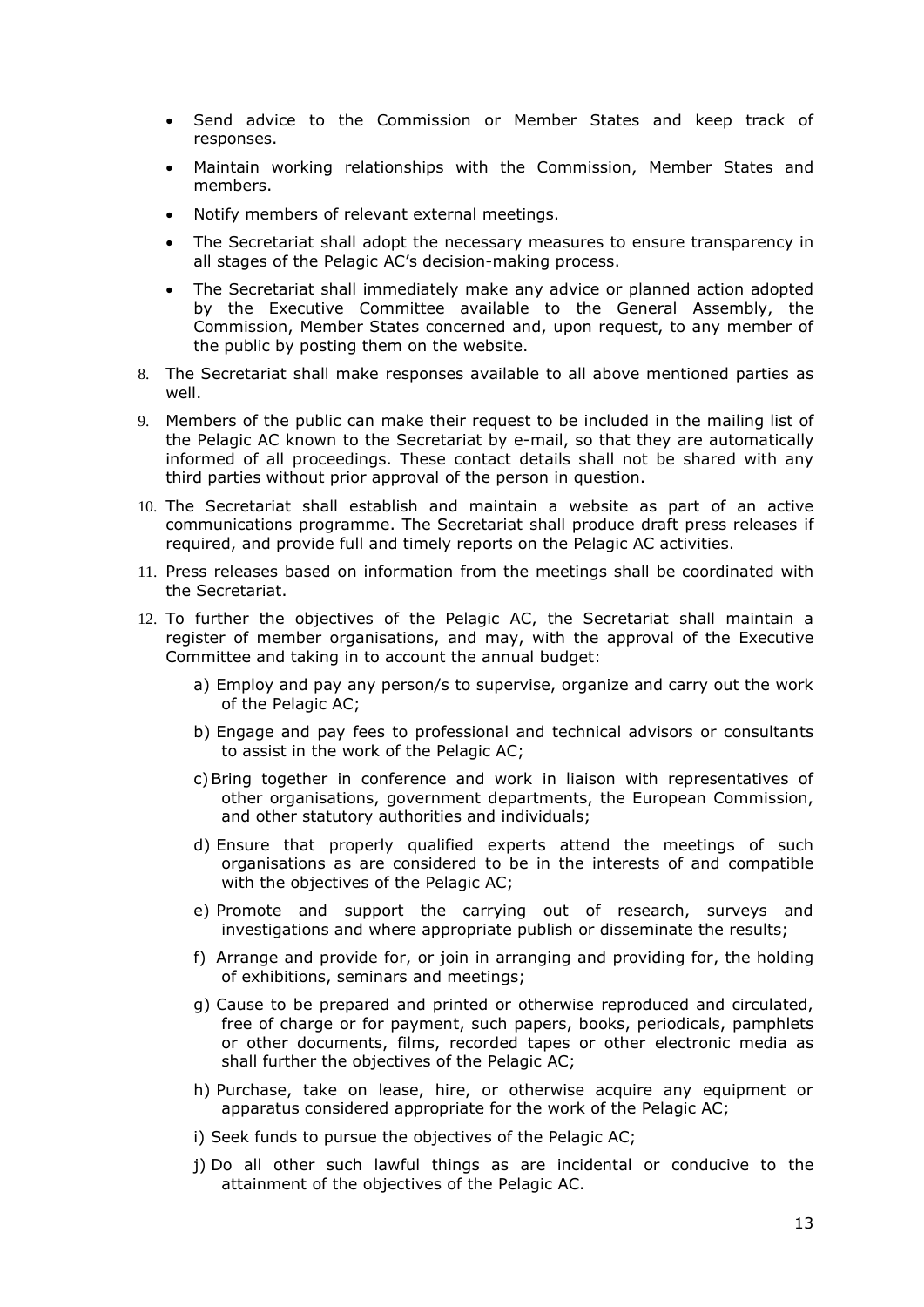#### <span id="page-13-0"></span>*2.9 Advice drafting procedure*

- 1. In addition to requests for advice from the European Commission and/or the relevant Member States group, members of the Pelagic AC can propose a topic for consideration through the most appropriate Working Group.
- 2. The Pelagic AC will strive to reach consensus in all drafts.
- 3. To draft advice on a specific topic a Focus Group may be set up in accordance with Paragraph 2.4 (1).
- 4. After a Focus Group meeting, a draft advice is distributed to the participants for finalisation via electronic procedure. If new topics are added that were not discussed at the meeting, these must be agreed by all members of the respective group and an additional meeting may be held if needed.
- 5. Participants are invited to send their comments by a given deadline as agreed with the members of the relevant group. These comments have to be presented as alternative text with changes tracked as appropriate. If a comment simply states that the participant disagrees with a section, without providing alternative text, the text will not be changed.
- 6. In cases where significant change is proposed, time permitting, a follow–up web or tele-meeting may be organised with the main contributors, following which a further draft may be issued.
- 7. Once a draft is agreed within the relevant Focus Group, it is subsequently sent to the relevant Working Group prior to a Working Group meeting for consideration, where the draft will be discussed and proposed for adoption. When issues arise that cannot be put on hold to await approval during the next Working Group meeting, the draft will be sent to the Working Group for written comment within 7 natural days. Comments received after the deadline will not be accepted. Under exceptional circumstances and given the urgency of the issue, the response period may be shortened as deemed appropriate by the relevant Chairperson.
- 8. In cases where significant change is proposed, time permitting, a follow–up web or tele-meeting may be organised with the main contributors, following which a further draft is issued to the relevant Working Group for comment. The deadline for comments on a reissued draft is 48 hours.
- 9. Guided by the relevant Chairperson, the Secretariat will draft a Pelagic AC recommendation/opinion trying to accommodate all points of view. In case no consensus can be found, dissenting opinions shall be recorded. If a minority opinion is supported by one organisation, it will be recorded as a foot note. If it is supported by more than one organisation, it will be added on the text of the advice. If the minority opinion requests further explanation, it can be added as an annex no longer than one page.
- 10. Once a draft has been approved by the relevant Working Group, it will be submitted to the Executive Committee for approval, preferably prior to an Executive Committee meeting where the draft advice can be discussed and approved.
- 11. When issues arise that cannot be put on hold to await approval during the next Executive Committee meeting, approval will be asked by means of written procedure. The draft advice with accompanying information will be provided to all members of the Executive Committee via electronic mail. For an orderly and speedy process within the Executive Committee, it is recommended that only Executive Committee members that are not represented in the relevant Working Group may propose edits within 7 natural days on the draft using track changes. In exceptional circumstances, the Chairperson may decide to reduce the response period. If Executive Committee members wish to propose text edits, they should be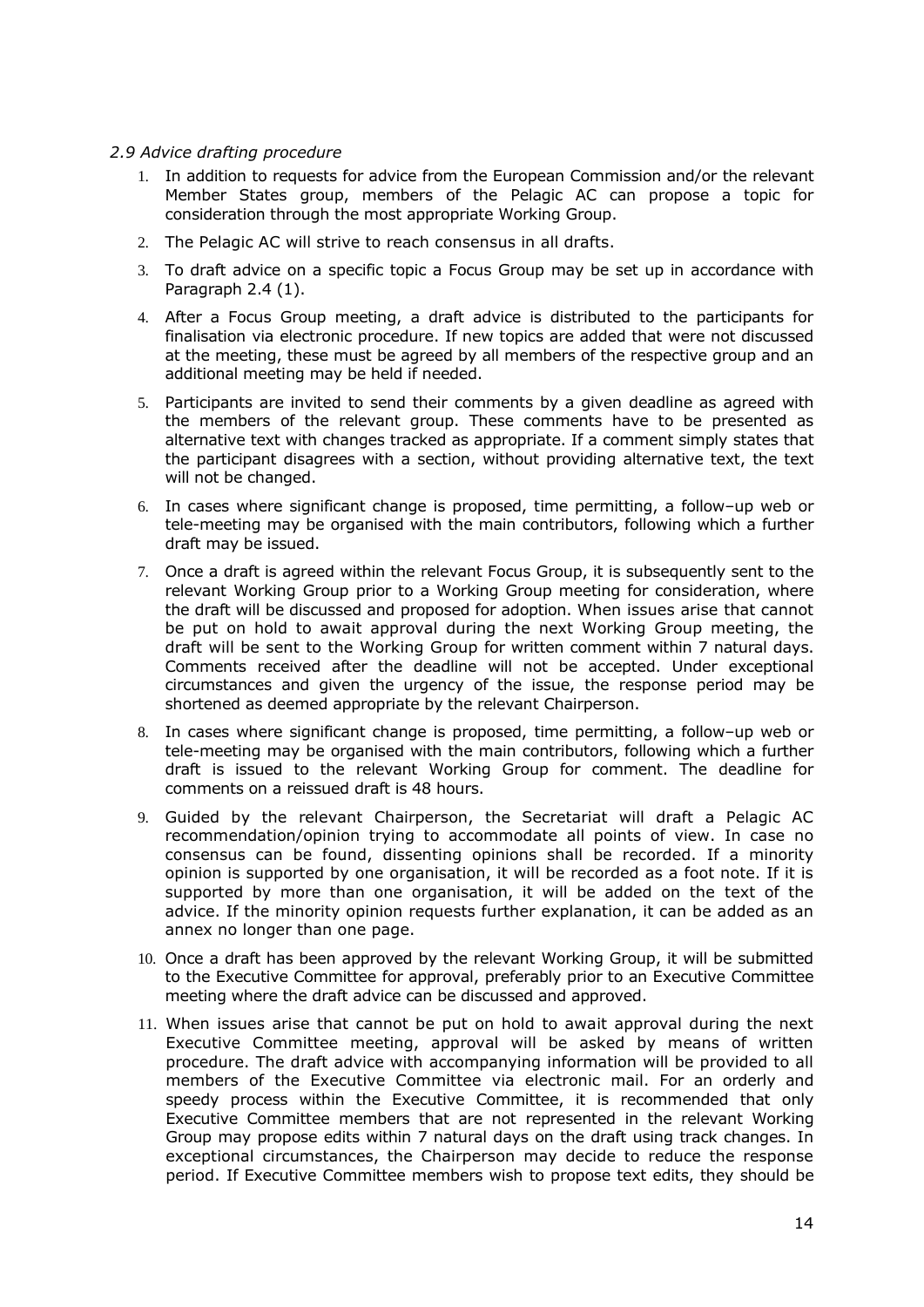minimal. Executive Committee members must submit their request early in the process and should not leave it until the deadline, to provide enough time for further negotiation and discussion with other parties. Comments received after the deadline will not be accepted.

- 12. Unless otherwise indicated via written procedure, Executive Committee members will receive, where needed, an updated draft version of the advice for final approval. The deadline for approval of re-issued drafts is 48 hours. Finally, the Executive Committee has to approve or reject the advice.
- 13. Pelagic AC advice will be based, where available, on reliable technical and scientific information.
- 14. If the Pelagic AC is required to meet tight timelines, the Secretariat can launch a fast-track procedure at the request of the Management Team. The Secretariat informs the members and prepares a draft advice on the urgent topic. Members of AC shall have a minimum of 3 working days to provide input for the draft. Subsequently, the draft advice is presented to the Executive Committee and the members of the Executive Committee shall have a minimum of 2 working days to approve or reject the draft. If rejected, the party requesting advice shall be informed about the AC's impossibility to accommodate.
- 15. Recommendations adopted by the Executive Committee shall be made available immediately to the General Assembly, the Commission, Member States concerned and, upon request, to any member of the public ((EU) 1380/2013 Annex III, Art.  $2(f)$ ).

#### <span id="page-14-0"></span>*2.10 Representation Pelagic AC in external meetings*

- 1. In accordance with paragraph (4) of section 2.6 high level Member State group meetings shall be attended by a member of the Management Team. Where possible, such meetings will be attended by one representative of each stakeholder category.
- 2. In the event that an Executive Committee member of the Pelagic AC is requested by the Secretariat to represent the Pelagic AC at high level external meetings, no other person other than the permanent representative can attend such meeting on behalf of the Pelagic AC.
- 3. In high level external meetings, Management Team or Execuctive Committee members attending on behalf of the Pelagic AC, can only express opinions on the items on the agenda that are agreed positions adopted by the Pelagic AC and shall not express personnal views. Full reports on such meetings shall subsequently be provided by the representative to the Secretariat for relevant publication.
- 4. Any person attending meetings on behalf of the Pelagic AC will speak in the interest of the Pelagic AC and express agreed Pelagic AC positions only.

#### <span id="page-14-1"></span>*2.11 Working Languages and Interpretation arrangements*

- 1. The official working language for the Pelagic AC is English.
- 2. All Working Groups and Executive Committee meetings will offer the possibility for simultaneous interpretation in three languages, where necessary: English, French and Spanish.
- 3. The Secretariat will make arrangements for interpretation services only if this is specifically requested by a member participant at least two weeks in advance of the meeting.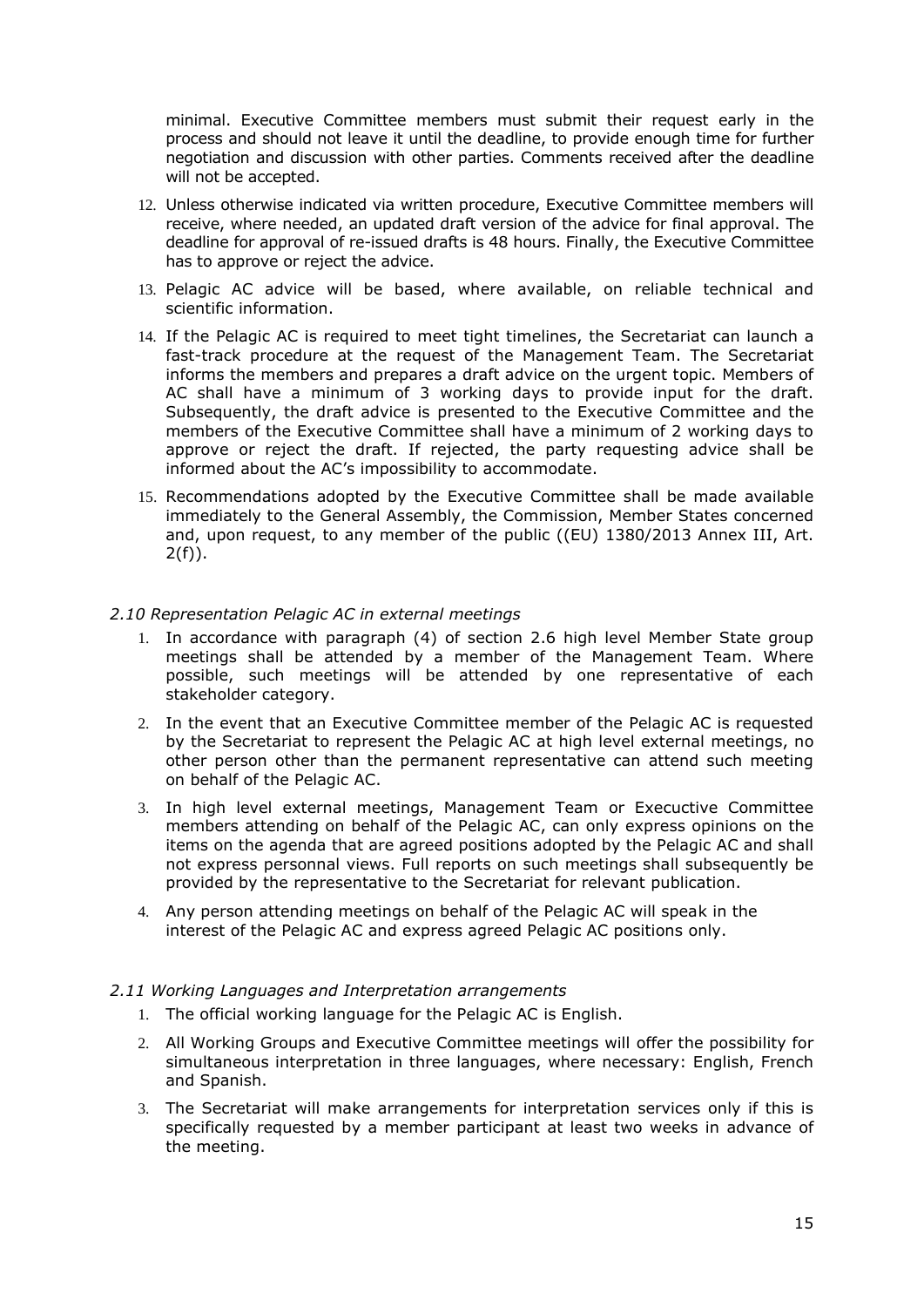- 4. If interpretation has been required by a member, but this member does not participate in the meeting, the costs will be borne by that member. Exceptions to this rule apply in case of *force majeure*<sup>4</sup> .
- 5. Simultaneous interpretation will not be available during Focus Group meetings.
- 6. Meeting documents will be made available in English, and when available in French and Spanish as well.

# <span id="page-15-0"></span>**3. External relations**

The Pelagic AC shall collaborate with any party it deems necessary for the proper functioning of the Pelagic AC.

<span id="page-15-1"></span>*3.1 Participation by non-members*

## *3.1.1. Scientific Community*

- 1. In order to facilitate good quality advice (e.g. to ensure conformity with the precautionary principle) the Pelagic AC shall seek input from and co-operation with scientists and experts on different areas (e.g. from national and regional institutes or international bodies and other qualified scientists, academics or economists).
- 2. At the discretion of the Chairperson, and where the budget allows, the Pelagic AC may invite to its meetings scientists and/or technical experts to participate in the work of the AC. These participants shall be invited as experts and shall not be entitled to vote.
- 3. Collaboration with scientific experts generally takes place at the level of Working Groups or Focus Groups, and can take a number of forms. Scientists may be invited to:
	- Present and explain certain technical issues, to
	- Support the debate by answering factual questions and to
	- Provide their opinion or through submission of proposals and asking a research institute to review them.

#### *3.1.2. Fishery Managers*

- 1. Representatives of the European Commission, the European Parliament and other European agencies, bodies or organisations shall be able to attend any meeting of the Pelagic AC as active observers in accordance with ((EU) 1380/2013 Annex III, Art. 2(j)).
- 2. Respresentatives of national and regional administrations that have fisheries interests in the area may also be invited as active observers.

## *3.1.3. Third country stakeholders*

1. Representatives of stakeholders from third countries, including representatives from Regional Fisheries Organisations that have a fishing interest covered by the Pelagic AC, may be invited to participate in Pelagic AC Focus Group and/or Working Group meetings, as well as conferences or workshops, as active observers when issues which affect them are discussed.

<sup>4</sup> Confirmed during ExCom 5 October 2012.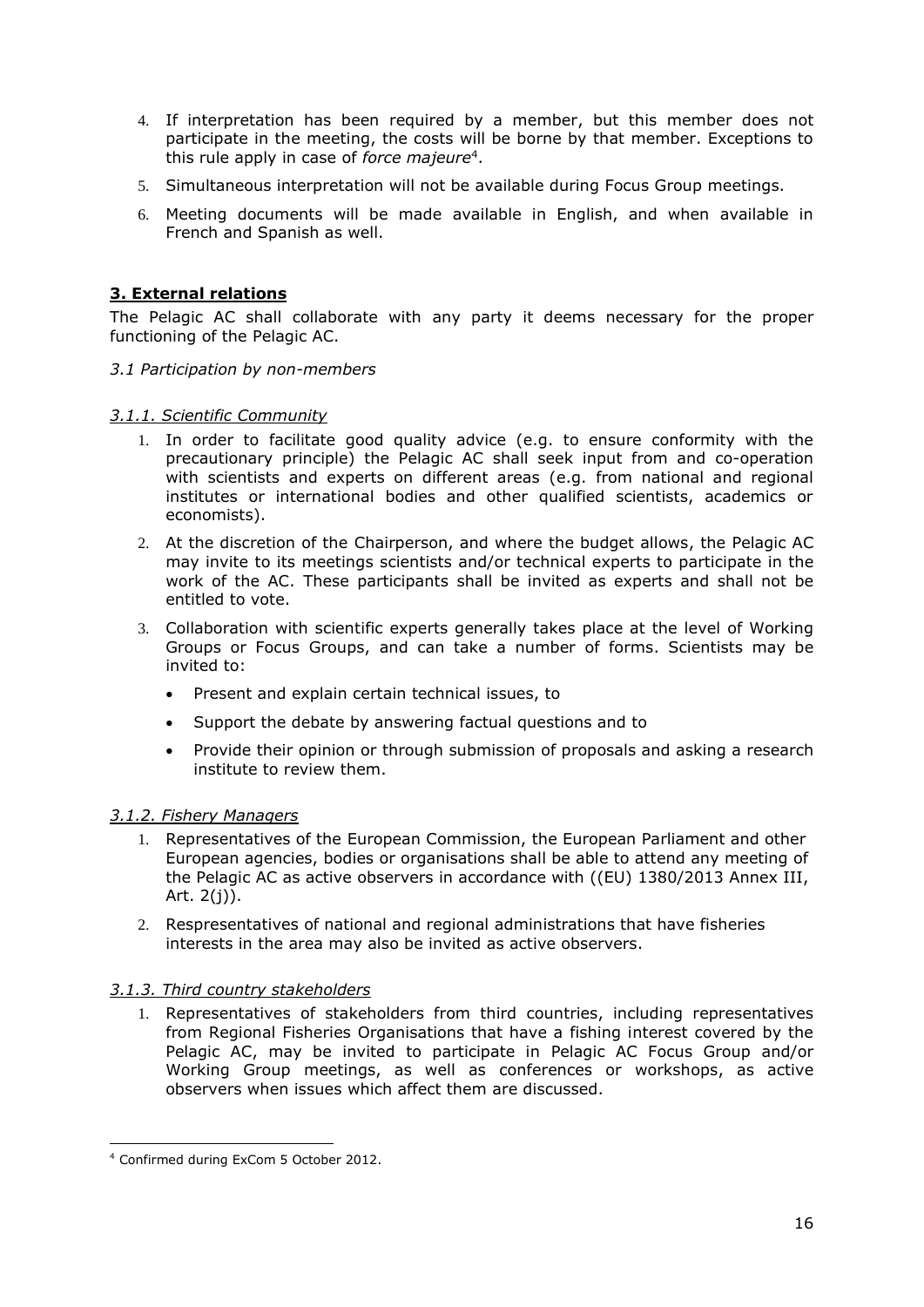- 2. The Pelagic AC shall not be responsible for reimbursing the costs of attendance of observers. Observers shall have the right to speak at the discretion of the Chairperson and shall not be entitled to vote.
- 3. At the discretion of the Chairperson, and where the budget allows, representatives of third country stakeholders with an interest relevant to the Pelagic AC may be invited to Pelagic AC Focus Group or Working Group meetings as invited experts, and thus be entitled to reimbursement. 5
- 4. Meetings of the Executive Committee shall not be open to non-member third country stakeholders.<sup>6</sup>

## <span id="page-16-0"></span>*3.2 Co-ordination with other ACs*

- 1. The Secretariat, and a member of the Management Team where appropriate, shall participate in all formal Inter-AC meetings organised by the European Commission.
- 2. Any Pelagic AC member may volunteer to participate in Inter-AC Focus Groups or conferences dealing with horizontal issues.

## <span id="page-16-1"></span>*3.3 Involvement in research projects*

- 1. Participation of the Pelagic AC in research projects (e.g. up-coming Horizon 2020 research programme) must be agreed upon by a majority of the Executive Committee.
- 2. The objectives of the research project shall be explained to the Executive Committee in the form of an oral presentation by a researcher involved in drafting the specific research proposal. During this presentation, participation conditions and obligations shall be clearly stipulated.
- 3. If an oral presentation is not possible due to time constraints a proposal summary shall be circulated to the Executive Committee for approval by written procedure or to provide the Management Team with a mandate to make a final decision on whether to participate or not.
- 4. The Pelagic AC shall participate in research projects on the condition that the work will be in support of the Working Groups and/or be relevant for the Executive Committee in making decisions and recommendations.
- 5. All expenses related to involvement such as travel and subsistence costs, as well as labour costs shall be covered through project funding.
- 6. In case involvement in a research project requires more work than Pelagic AC members are able to deliver, resources must be provided by the project funding for hiring a qualified assistant to be guided by the Pelagic AC.

## <span id="page-16-2"></span>**4. Financial provisions and membership**

- 1. The Secretariat will ensure sound financial management, ensuring compliance with the financial contractual provisions of the Framework Agreement and the Specific Agreement. 2. Finances for the Pelagic AC are provided annually by the Commission, the Member States concerned and the Pelagic AC members.
- 2. Member contributions must be supported by written documents confirming the proposed contributions, annexed to the grant application.

<sup>5</sup> Confirmed during GA 7 October 2021.

<sup>6</sup> Confirmed during GA 7 October 2021.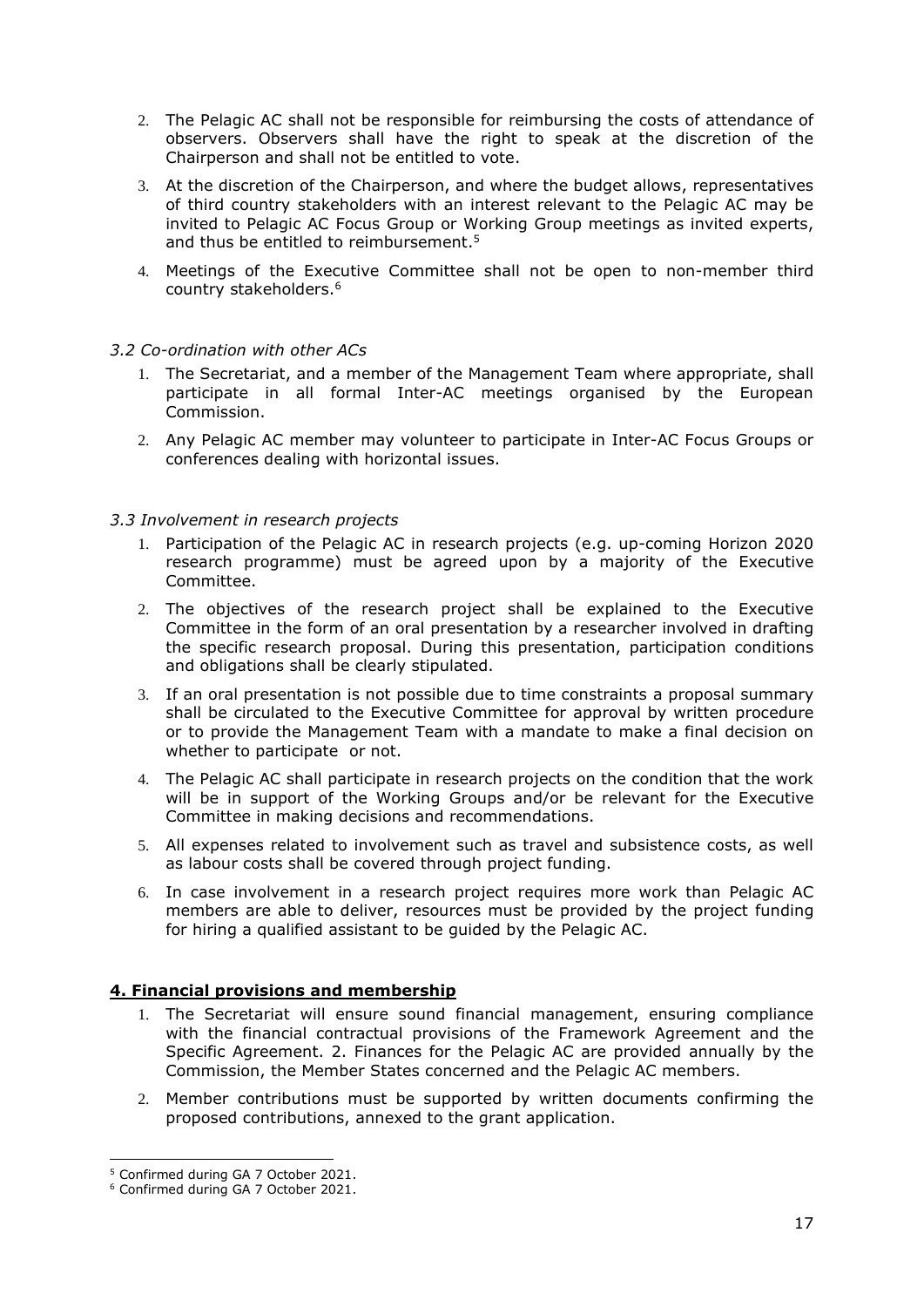3. The Secretariat shall make the arrangements for annual renewal of the Grant Agreement with the Commission, and renewal of the Framework Agreement every four years.

# <span id="page-17-0"></span>*4.1 Membership*

- 1. Application for membership of any group shall be made in writing to the Secretariat by electronic means.
- 2. Members shall pay their membership fee(s) annually.
- 3. Any new membership will come into effect at the start of the financial year of the Pelagic AC (17 August), provided that all the relevant conditions as outlined in these rules of procedure have been followed.
- 4. The Secretariat shall send invoices for membership fees in advance to the end of the Pelagic AC financial year (16 August), on the  $1<sup>st</sup>$  of May at the latest.
- 5. Membership will be formalised when the payment is made by the member before the 1st of July. Non-payment of the fee(s) will lead to termination of the membership, and consequently, the member forfeits the right to vote or claim reimbursement of travel costs.

## <span id="page-17-1"></span>*4.2 Membership and Member State fees*

- 1. The membership fees have been fixed to the following annual amounts:
	- General Assembly: EUR 300.00
	- Working Group I: EUR 250.00
	- Working Group II: EUR 250.00
	- Executive Committee: EUR 100.00
- 2. The Member State fees have been fixed to the following annual amount:
	- EUR 3,500.00
- 3. Any changes to these amounts must be agreed by a two-third majority of the Executive Committee at least one year prior to the changes taking effect.

## <span id="page-17-2"></span>*4.3 Reimbursement rules*

- 1. The Secretariat will facilitate the process of reimbursing members and invited experts with their travel costs, following the rules laid down in the rules of procedure.
- 2. Observers do not have the right to reimbursements, unless specifically agreed upon with the Secretariat in advance to the meeting (applicable to e.g. invited experts).
- 3. Reimbursement rates (e.g. for car mileage and per diem) have been set by the General Assembly and can be adjusted annually by a majority vote of the General Assembly, but will in no case exceed the rates as determined in the Commission's regulations.
- 4. When planning their travels, members can only claim economy fare airplane tickets up to EUR 700<sup>7</sup>, first and second class train tickets, car mileage as well ascosts for buses or trains between the home location and the airport. These costs

<sup>7</sup> Confirmed during ExCom 5 October 2012.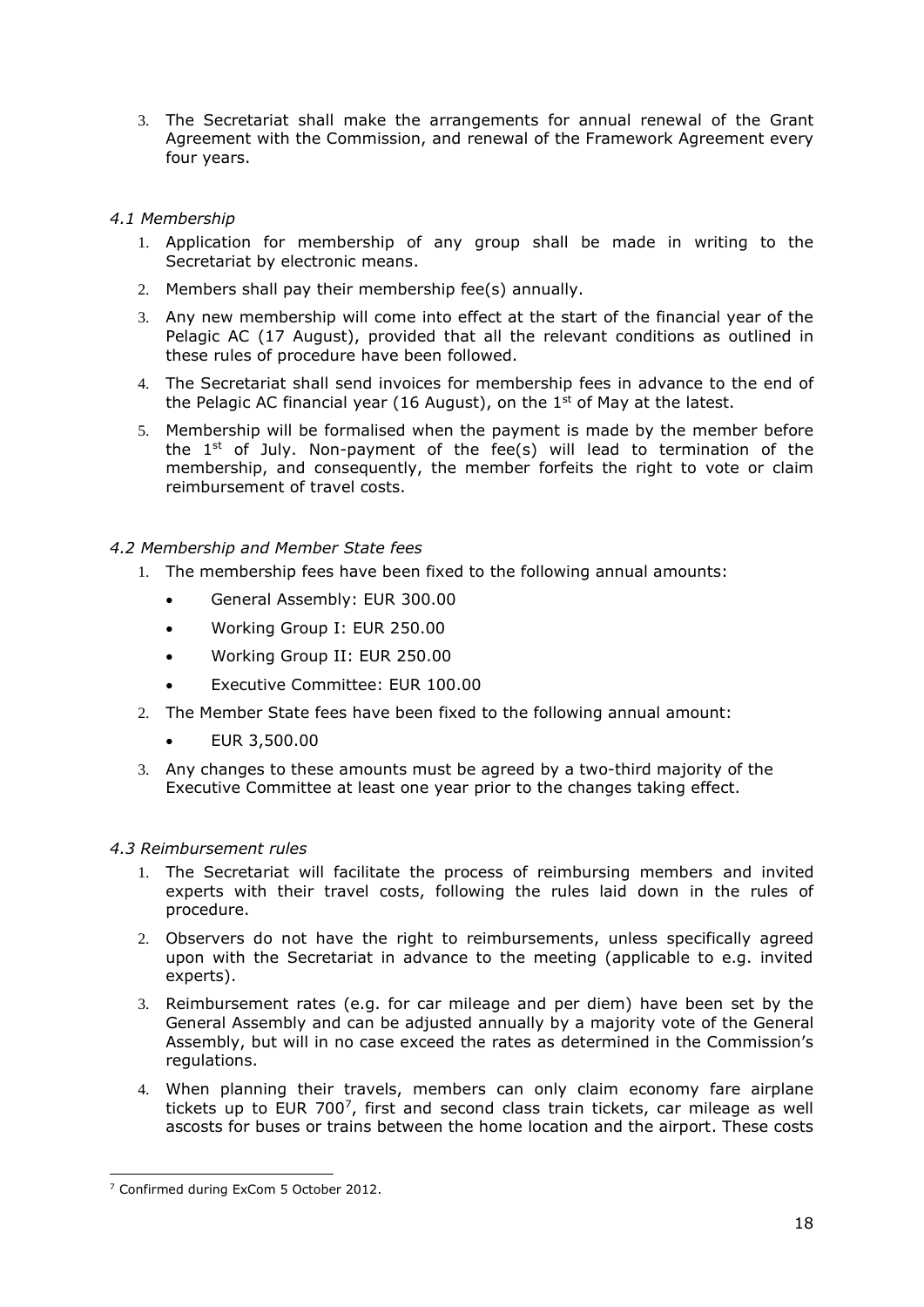shall be reimbursed upon presentation of the receipt. Travel by taxi cannot be claimed for reimbursement.

- 5. A standard reimbursement sheet is available on the Pelagic AC website and must be sent to the Secretariat with original travel receipts attached, within one month following the meeting date at the latest.
- 6. With the reimbursement sheet, members can claim a per diem for subsistence costs at the location of the meeting independent of the travel expenses and for which no receipts need to be provided.
- 7. Reimbursement for (travel) costs for a specific meeting will be afforded to:
	- the Chairperson plus to one representative per member organisation.
	- one representative per General Assembly member organisation
	- one representative per Working Group member organisation
	- all members of the Executive Committee (or their alternates)
- 8. Membership of one Working Group does not give the organisation the right to claim reimbursement of costs for attending a meeting of the other Working Group.

#### <span id="page-18-0"></span>**5. Amendments to the rules of procedure**

These Rules of Procedure shall be agreed by the Pelagic AC General Assembly. Any amendments to these Rules of Procedure must be presented to members for comment at the Annual General Assembly and agreed by a two-thirds majority of members of the Executive Committee.